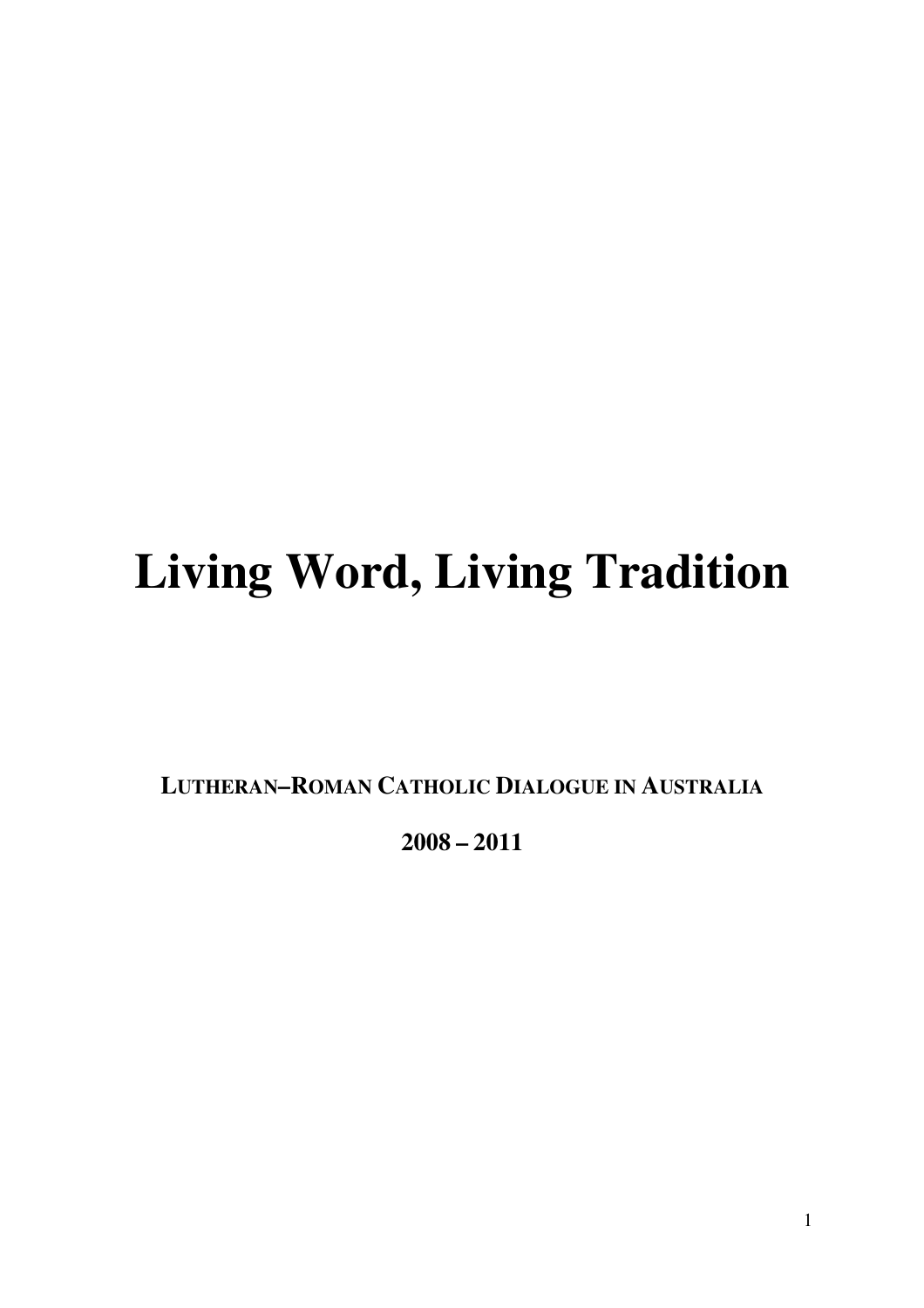# **Table of Contents**

Introduction

I. The Guiding of the Holy Spirit

II. Scripture in the Life of the Church A Lutheran Perspective The Centrality of Scripture Receiving the Scriptures People of God Biblical and Theological Scholarship Teaching Authority A Roman Catholic Perspective The Centrality of Scripture Living Tradition People of God Biblical and Theological Scholarship Authoritative Teaching Agreements and Differences

III. Explaining Tradition and traditions In the Lutheran Church In the Roman Catholic Church Towards Convergence on Tradition and traditions

IV. Conclusion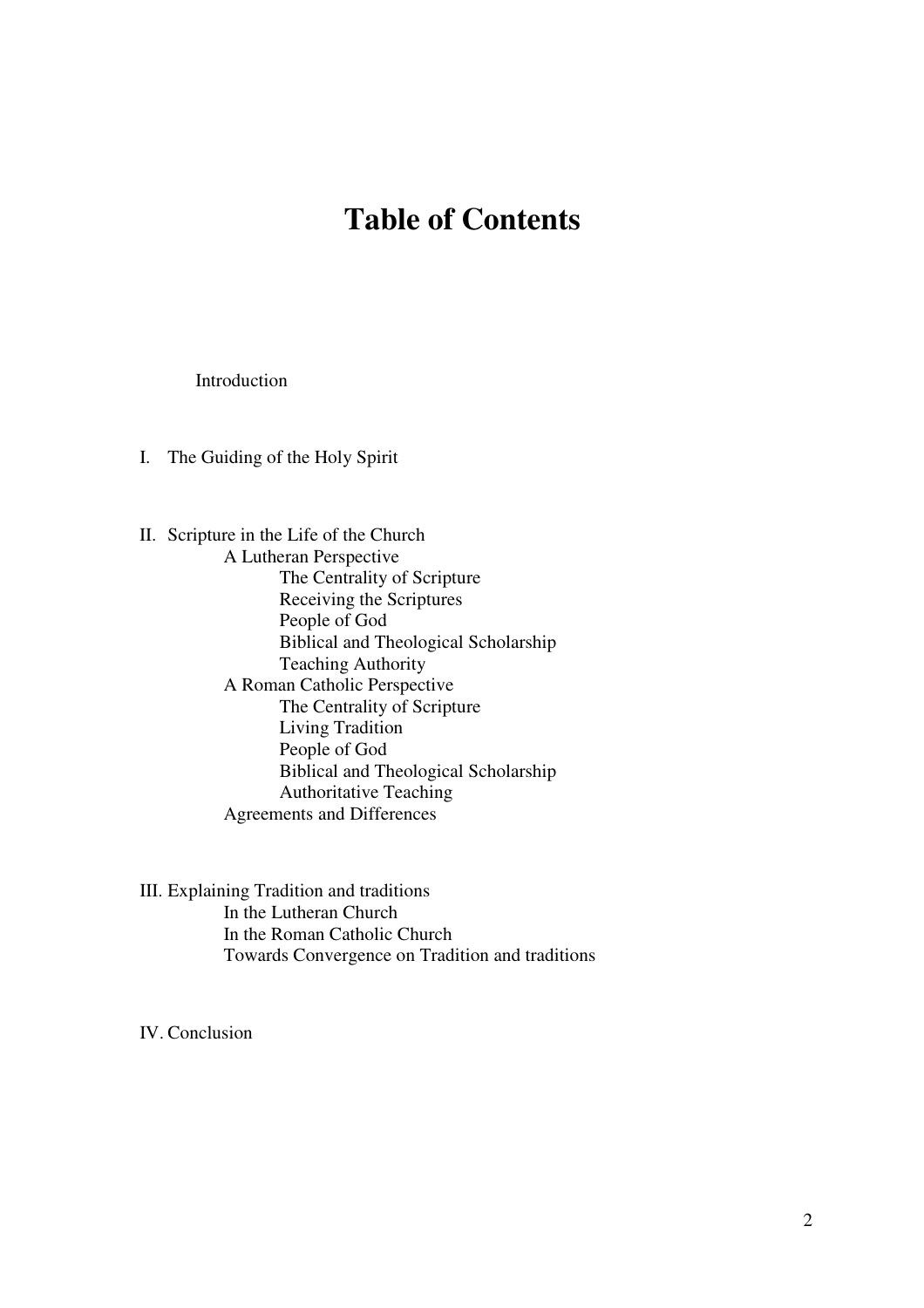# **Living Word, Living Tradition**

# **Introduction**

1. Pope John Paul II's 1995 encyclical *That They May be One* reviewed thirty years of ecumenical relations, including his visits—the first by any pope—to Canterbury Cathedral and to Lutheran churches in Germany and Sweden.<sup>1</sup> At the time, many welcomed this historic letter's impassioned commitment to the ecumenical task that Christ gave to his church. Equally, many were challenged by John Paul II's call for continuing, patient, courageous efforts in frank dialogue. Among the issues that needed fuller study, he identified 'the relationship between Sacred Scripture, as the highest authority in matters of faith, and Sacred Tradition, as indispensable to the interpretation of the Word of God.<sup>2</sup>

2. The question of the relationship between Scripture and Tradition has always been a central component of the Lutheran–Roman Catholic Dialogue in Australia from its beginning in 1975, although to date this question has not been the single focus of discussion. Our dialogue has considered the following issues: Baptism, Eucharist, the Ordained Ministry, Ecclesiology, Justification, and Oversight.<sup>3</sup> Since 2008 our study and discussion have centred on the nature of the word of God in the life of the church. In this present document we work towards a common affirmation of the Scriptures as the living word of God and we explore the

 $\frac{1}{1}$ John Paul II, *Ut unum sint: That They May all be One* (Strathfield: St Pauls, 1995).

<sup>2</sup> *Ut unum sint*, 78.

<sup>3</sup> "Agreed Statement on Baptism", "Sacrament and Sacrifice", "Pastor and Priest" in *Stages on the Way*, ed. Raymond K. Williamson (Melbourne: Joint Board of Christian Education, 1994). "Communion and Mission", "Justification" in *Stages on the Way II*, ed. Raymond K. Williamson (Strathfield: St Pauls, 2007). *The Ministry of Oversight: The Office of Bishop and President in the Church*, Lutheran–Roman Catholic Dialogue in Australia 2000-2007 (Australian Lutheran–Roman Catholic Dialogue, 2007).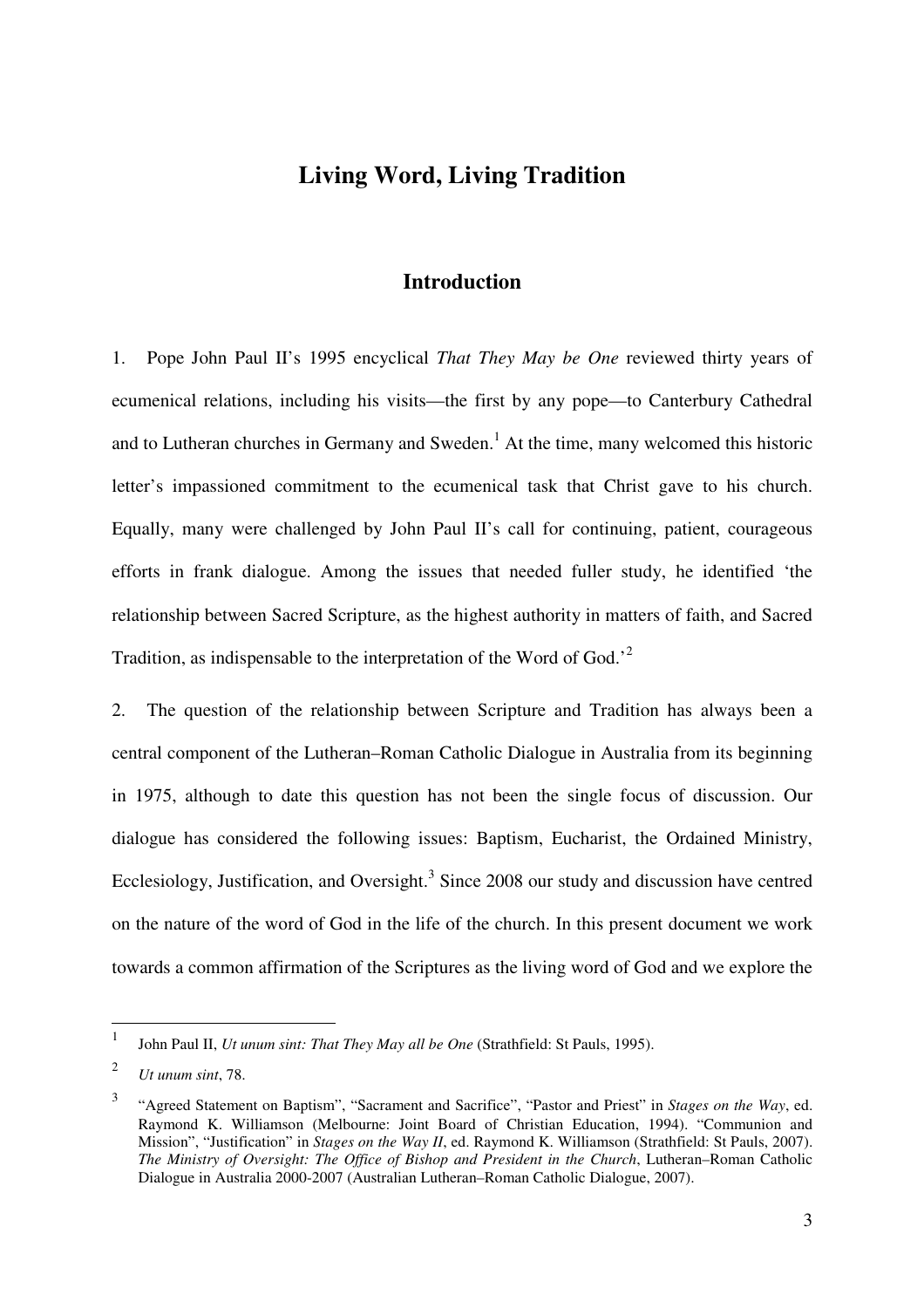concepts of tradition that have been functioning in our churches, hoping to reach a common understanding of the word of God transmitted as a living tradition in the church.

3. God's desire to communicate and connect with the entire creation is central to Christian belief and witness. 'Long ago God spoke to our ancestors in many and various ways by the prophets, but in these last days he has spoken to us by a Son, whom he appointed heir of all things, through whom he also created the world' (Hebrews 1:1-2). Catholics and Lutherans use the term 'word of God' when speaking about the self-communication of God. We do this in three distinct ways.

4. First and foremost, this word of God is not a word about God but a word from God through which God and God's plan of salvation are revealed to us. This Word of God is the second person of the Trinity. As God's ultimate self-disclosure the Word spoken by the Father to humankind is enfleshed in the person of Jesus Christ. As the incarnate Son of God, crucified and risen, Jesus Christ brings history and all creation to completion by reconciling the fallen world with God and making all things new.

5. Second, this word of God is a written word. It is God's self-expression by means of the Spirit, who communicates through human writers. Under the guidance of the Holy Spirit, certain writings were recognised in the early church as the authoritative word of God for worship and witness. The canonical Scripture of the Old and New Testaments reveal Jesus as the bringer of life and salvation. In this document we generally refer to this 'word of God' as 'Scripture' or the 'Bible'.

6. Third, this word of God is a saving word witnessed and received in every generation. In the church this living word of the life, death and resurrection of Christ is communicated and celebrated through word and sacrament. It both creates and sustains Christian faith and fellowship for service in the world.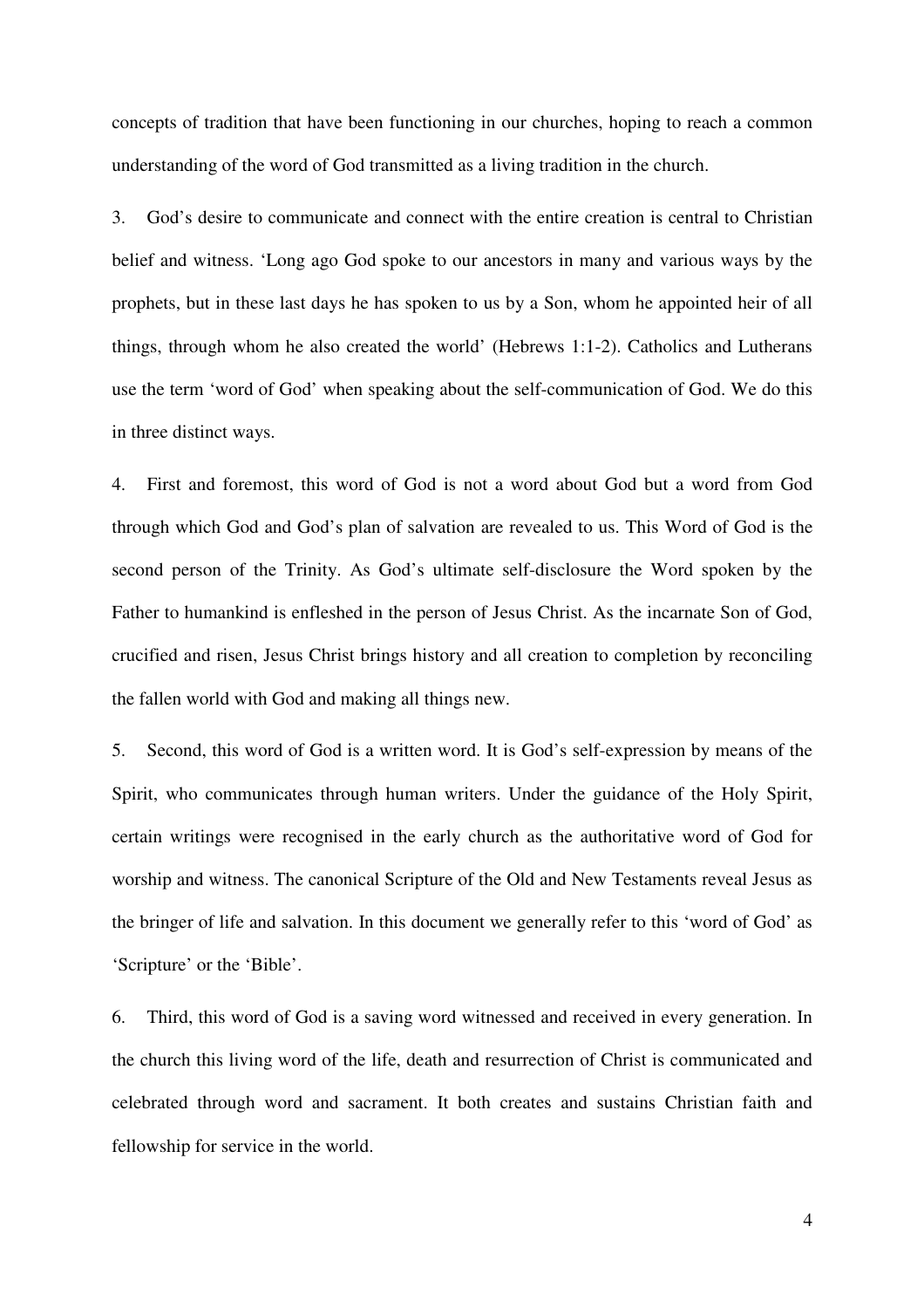7. Our text begins with a common affirmation of the guidance of the Holy Spirit in the life of the church. A major chapter explains the way we each interpret Scripture and identifies both the agreements we share and two major differences between us. Then we take one of these differences and explain our respective understandings of Tradition and traditions. The outcome of the dialogue is a statement of convergence on Tradition and traditions.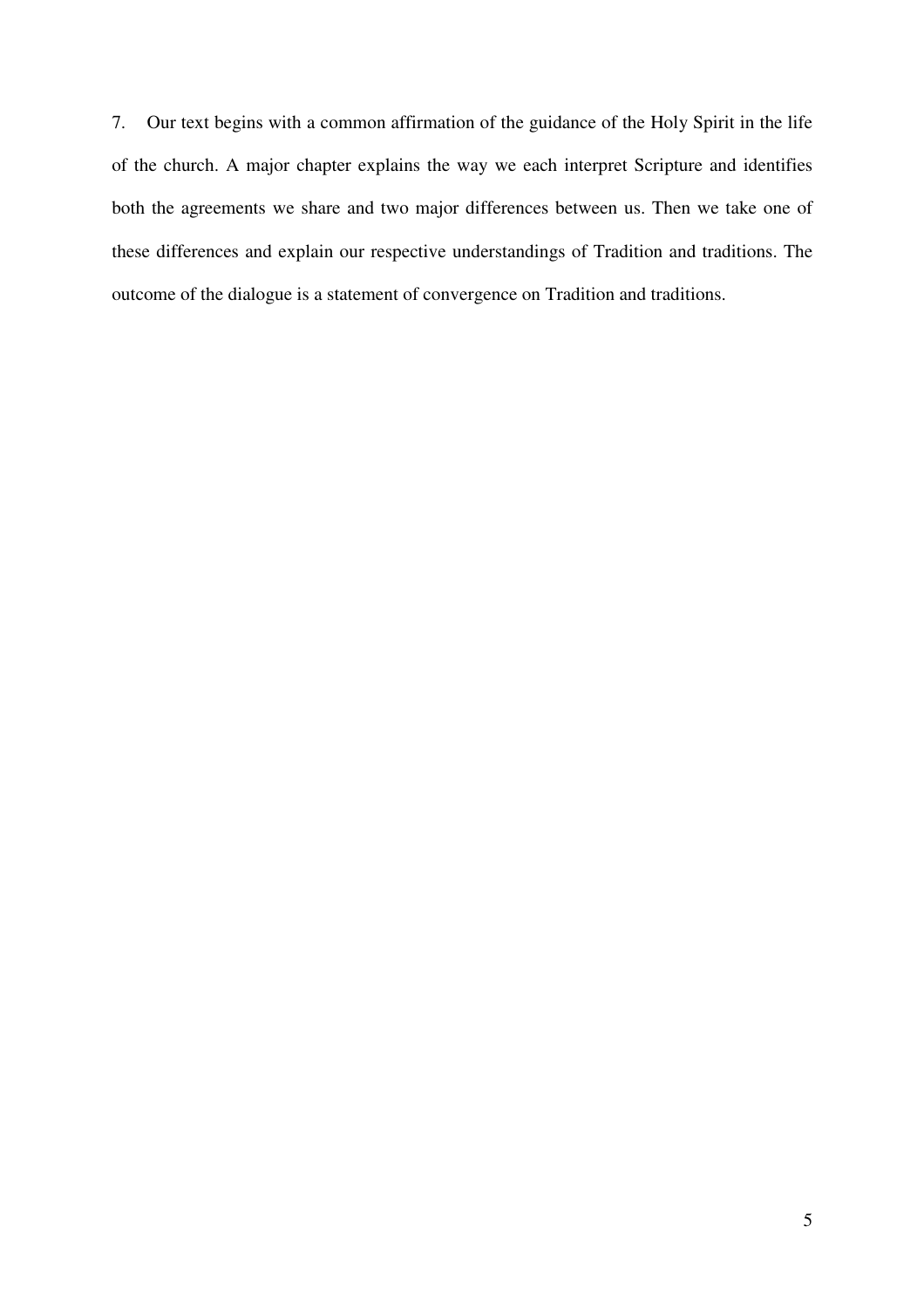#### **I. The Guiding of the Holy Spirit**

8. As Roman Catholics and Lutherans, we have a great deal of agreement between us on our understanding of the guidance of the Holy Spirit in the life of the church. Both of us hold a strong trinitarian faith, and both hold that the word of God and the Holy Spirit always go together in the life of the church. We find the guidance of the Spirit promised in various New Testament texts, including the explicit words of Jesus in the Supper discourse from John's Gospel:

> I have said these things to you while I am still with you. But the Advocate, the Holy Spirit, whom the Father will send in my name, will teach you everything, and remind you of all that I have said to you (John 14:25). When the Spirit of truth comes, he will guide you into all the truth; for he will not speak on his own, but will speak whatever he hears, and he will declare to you the things that are to come. He will glorify me, because he will take what is mine and declare it to you. All that the Father has is mine. For this reason I said that he will take what is mine and declare it to you (John 16: 12-15).

9. We believe that this promise was fulfilled when the risen Christ poured out the Spirit upon the disciples (John 20:22; Acts 2:4) and that it continues to be fulfilled today. The Spirit of God was at work in the assembly of disciples as they 'devoted themselves to the apostles' teaching and fellowship, to the breaking of bread and the prayers' (Acts 2:42). It was the same Holy Spirit who inspired the apostles and others to proclaim and teach the word: 'God has appointed in the church first apostles, second prophets, third teachers' (1 Corinthians 12:28). In the power of the Spirit, they handed on the Tradition received from Jesus and the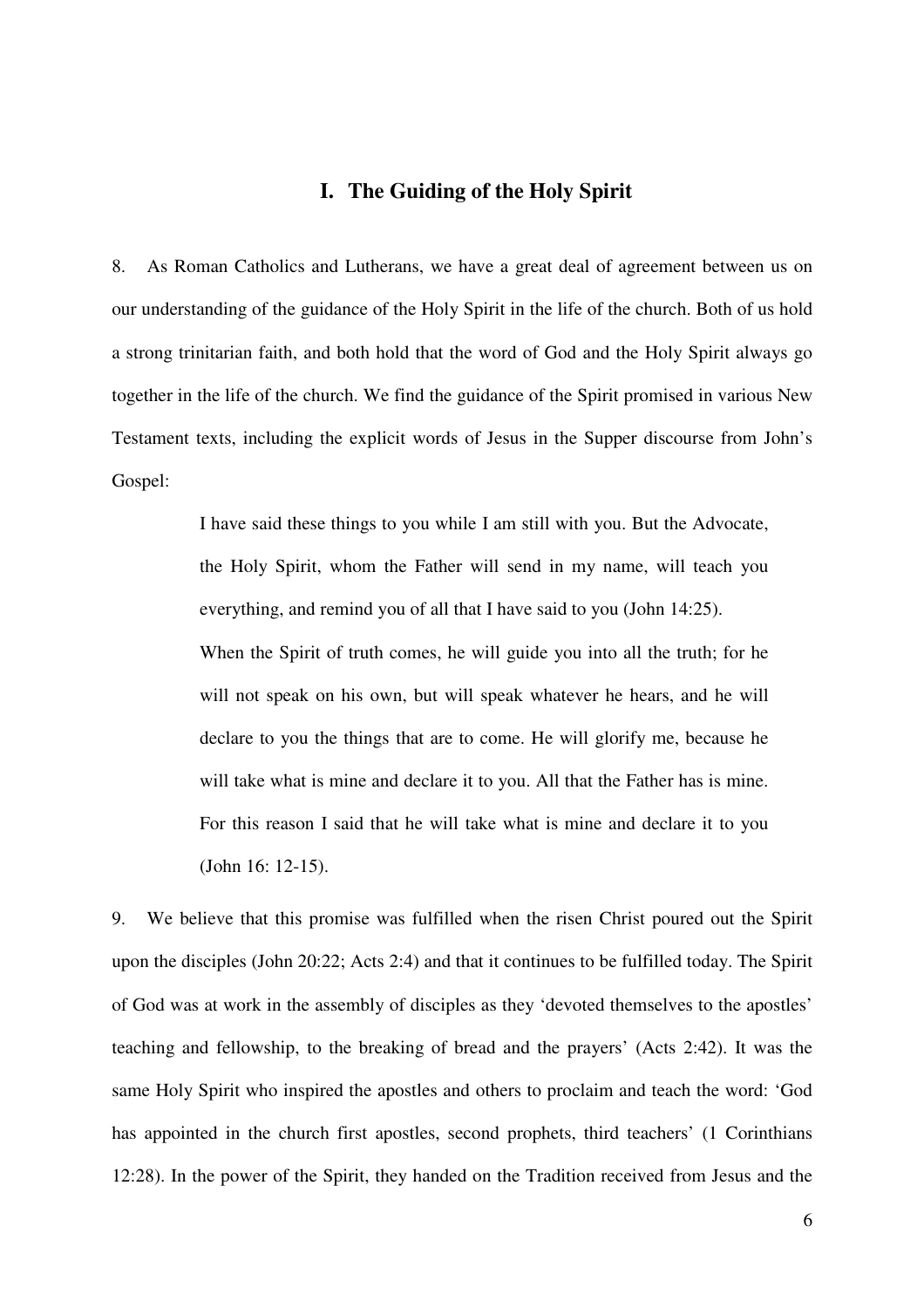apostolic community by word of mouth: 'For I handed on to you as of first importance what I myself had received' (1 Corinthians 15: 3).

10. The human authors of the Scriptures were led by the Spirit: 'no prophecy of scripture is a matter of one's own interpretation, because no prophecy ever came by human impulse, but persons moved by the Holy Spirit spoke from God' (2 Peter 1:21).

11. The Spirit's guidance of the Christian community came to fruition in a special way in the composition of the books of the New Testament. What is said at the beginning of the Gospel of Luke might be said of all the New Testament books: they faithfully hand on an account of 'the events fulfilled among us, just as they were handed on to us by those who from the beginning were eyewitnesses and servants of the word' (Luke 1:1-4).

12. Lutherans and Roman Catholics together affirm a unique guidance of the Holy Spirit in all the writings that the church has accepted as the holy Scriptures. They also recognise the ongoing guidance of the Spirit in the church as the Scriptures are read, heard, interpreted, and proclaimed. 'The Bible, being inspired by God and committed to writing once for all, communicates the Word of God in an unalterable form, makes the voice of the Holy Spirit sound through the words of the prophets and apostles.<sup>4</sup> The Holy Spirit 'opens the intellect and the heart to understand the Scriptures and to heed the Word.'<sup>5</sup>

13. This guidance of the Spirit is evident in the gradual establishment of the canon in the life of the early church. We agree that the Holy Spirit was at work in the ecumenical councils of the undivided church and its great trinitarian creeds. Both churches have received the doctrine of these councils and the ecumenical creeds as authoritative and as faithfully encapsulating the apostolic faith. We both see the Holy Spirit as guiding the church in its liturgical life.

 $\frac{1}{4}$  *Dogmatic Constitution on Divine Revelation* 21, in Norman P. Tanner, ed., *Decrees of the Ecumenical Councils* (London/Washington: Sheed & Ward/Georgetown University Press, 1990), II: 979.

<sup>5</sup> *Formula of Concord, Solid Declaration*, article 2, in Theodore G. Tappert, ed., *The Book of Concord*  (Philadelphia: Fortress, 1959) 526.26. Hereafter cited as *BC*.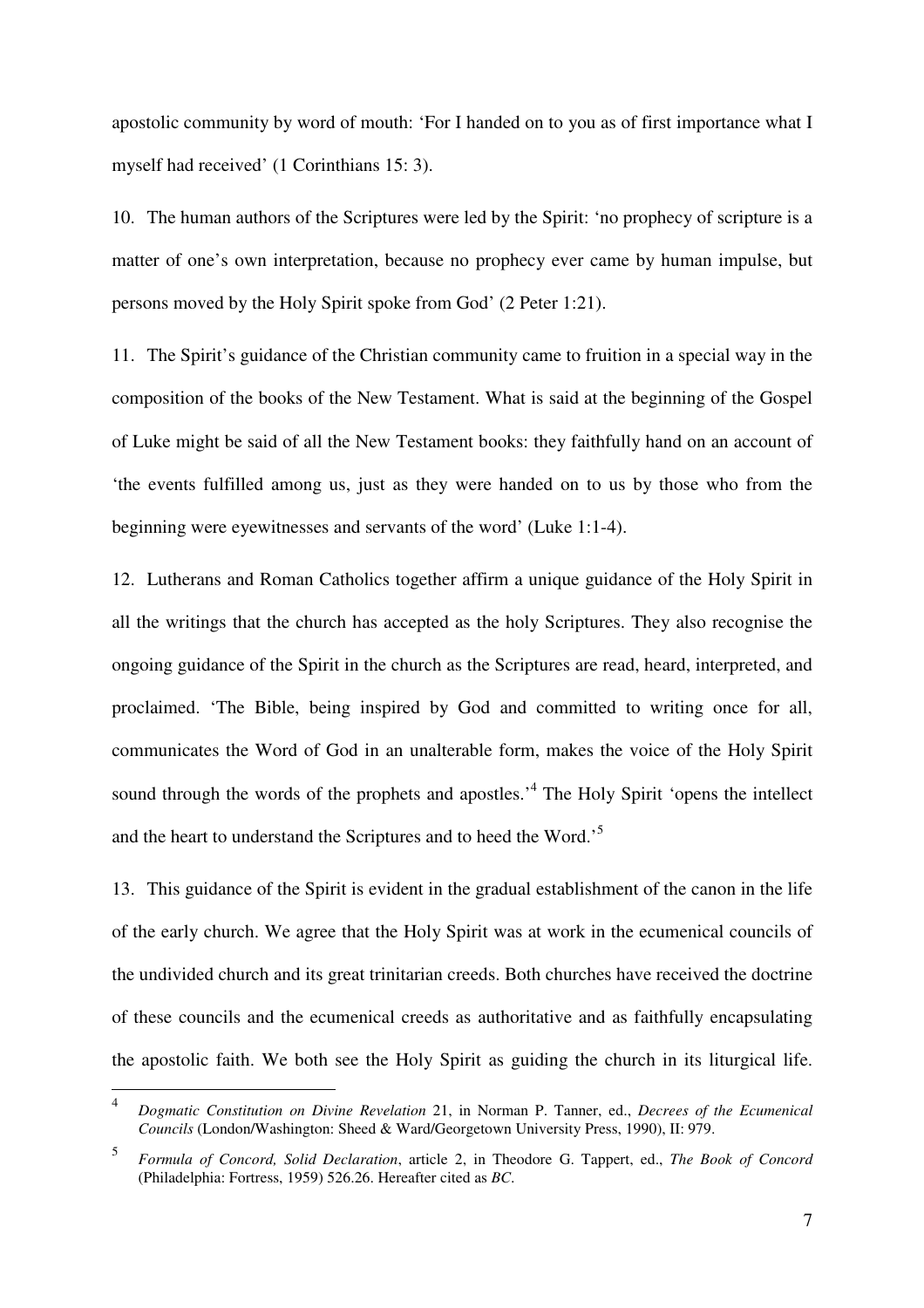Both churches think of the Holy Spirit as continuing to be at work in their own church teachings since the Reformation. For example, Lutherans see this in their confessional writings, and Roman Catholics see this in the work of the Councils of Trent, Vatican I, and Vatican II.

14. The Holy Spirit is given to all the baptised: 'When the goodness and loving kindness of God our Saviour appeared, he saved us, not because of any works of righteousness that we had done, but according to his mercy, through the water of rebirth and renewal by the Holy Spirit. This Spirit he poured out on us richly through Jesus Christ our saviour, so that, having been justified by grace, we might become heirs according to the hope of eternal life' (Titus 3:4-7). As the baptised grow in grace they are given specific gifts of the Spirit for building up the body of Christ: 'Now there are varieties of gifts, but the same Spirit. …. To each is given the manifestation of the Spirit for the common good. …. All these are activated by one and the same Spirit, who allots to each one individually just as the Spirit chooses' (1 Corinthians 12:4-11).

15. Both of our churches believe that the Holy Spirit guides the church through the sense of the faith of the whole people of God, and in a particular way through the pastoral leadership of the church, even while we recognise that our church members and our pastoral leaders are humanly limited and subject to sin. We both have structures for authoritative teaching of the apostolic faith. There are recognised differences in the way this teaching is exercised and on some particular issues such as episcopacy, the bishop of Rome, and infallibility. $<sup>6</sup>$  In this</sup> document we address the relationship between Scripture and Tradition.

16. Together we hold in common that the Spirit guides us as we seek to be faithful in our times to the Scriptures and to the Word made flesh in Jesus Christ. Together we believe that

 6 These are important matters that we have taken up or will take up in other places. See *The Ministry of Oversight: The Office of Bishop and President in the Church* (Australian Lutheran–Roman Catholic Dialogue, 2007).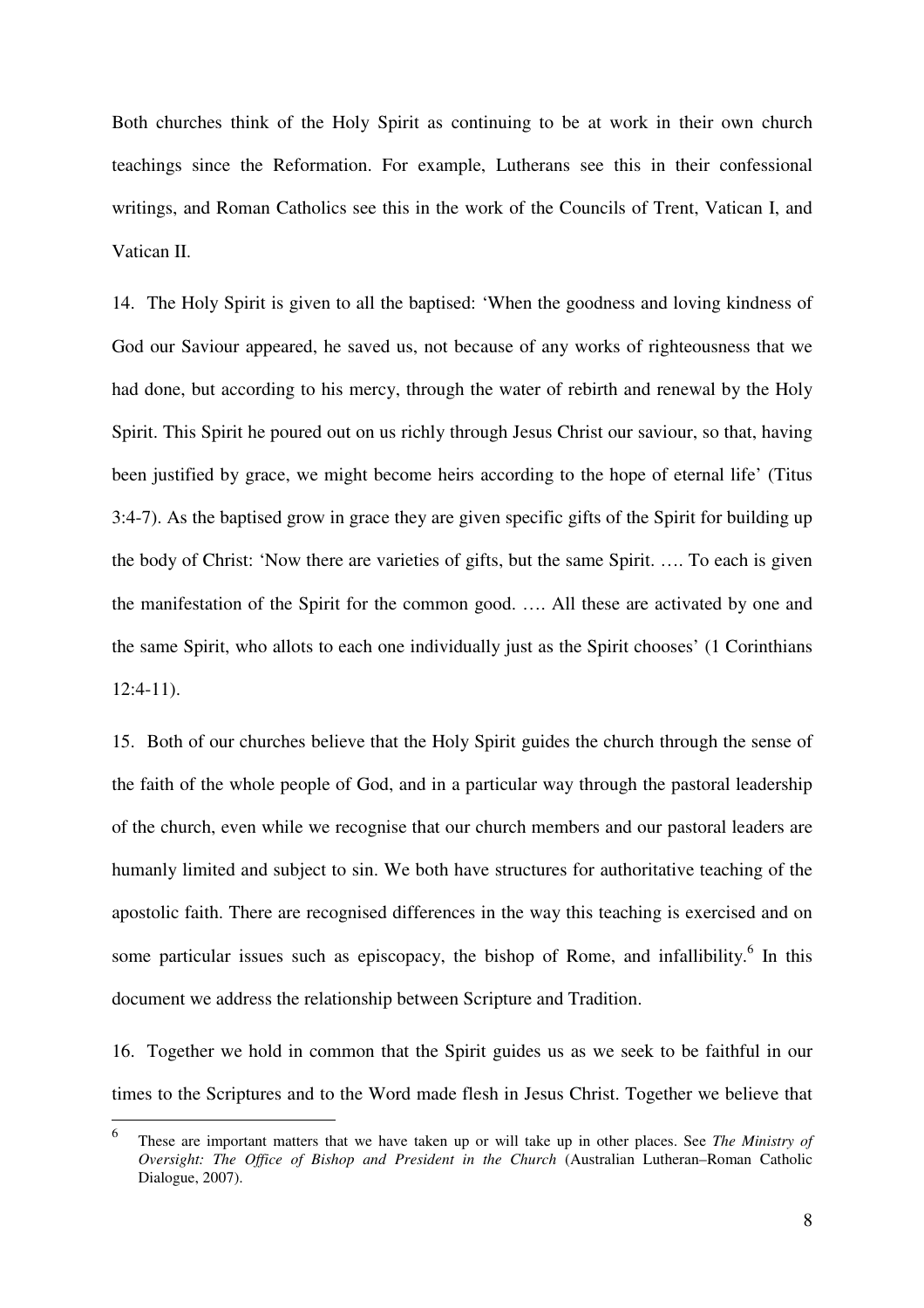the Spirit of God is guiding our two churches towards deeper mutual understanding and cooperation. Together we place our trust in the words of Jesus: 'He will guide you into all the truth' (John 16:13).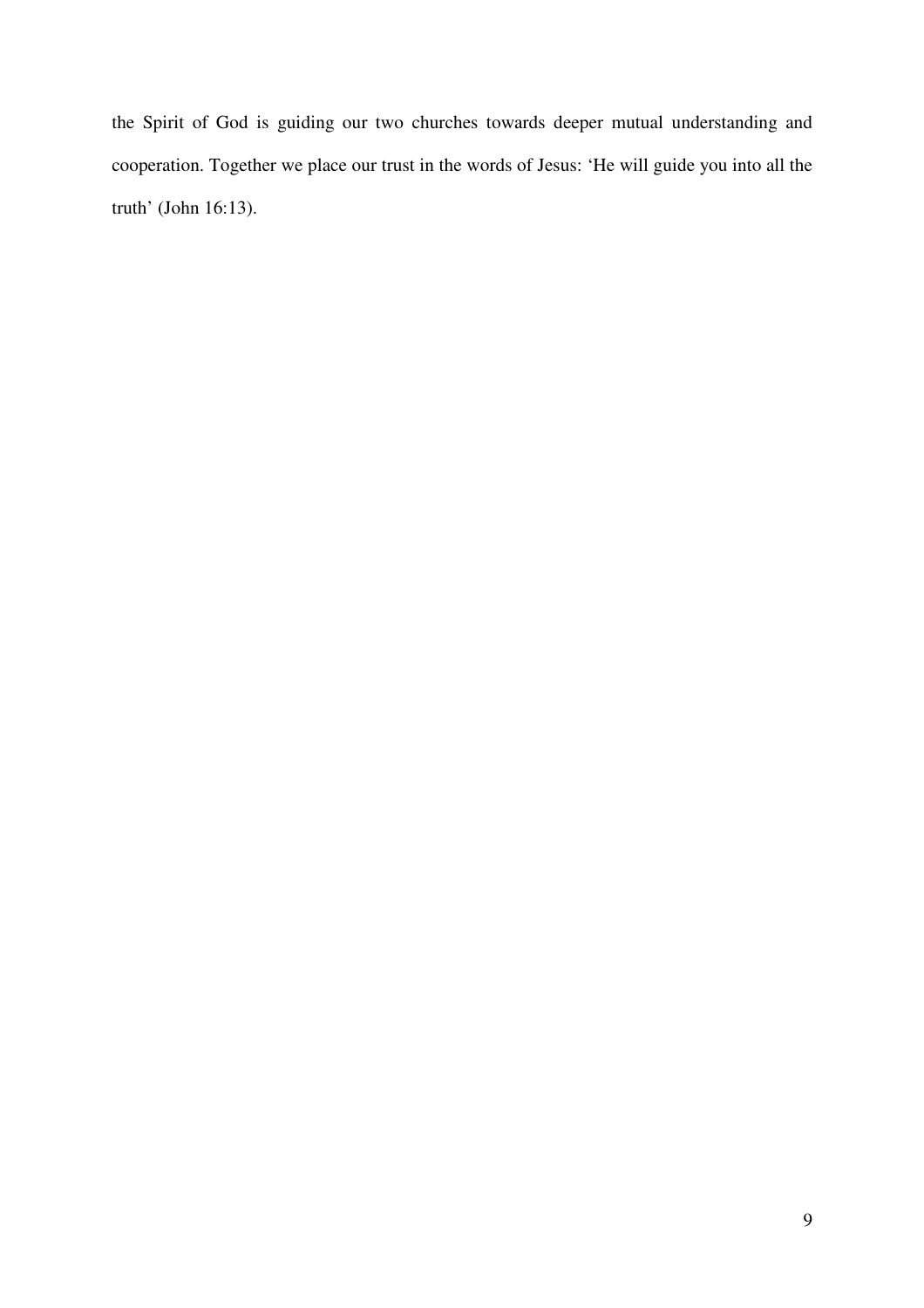#### **II. Scripture in the Life of the Church**

17. The Scriptures have a central place in both the Roman Catholic Church and the Lutheran Church, and shape their life at all levels. Both churches have always recognised that the Scriptures must be correctly interpreted so that they can teach and nourish the faithful. However, our churches have not always shared a common understanding of what this entails.

#### *A Lutheran Perspective*

#### *The Centrality of Scripture*

18. Lutherans understand that teaching and practice in the church are formed and evaluated in the light of Scripture. Lutherans in Australia uphold the confession made by their sixteenth century forebears in faith:

> We believe, teach and confess that the only rule and guiding principle according to which all teachings and teachers are to be evaluated and judged are the prophetic and apostolic writings of the Old and New Testaments alone.<sup>7</sup>

19. Teaching and practice are evaluated in the light of Scripture because Scripture is the written and inspired word through which God speaks. In Scripture God's plan of salvation for fallen humanity is proclaimed, culminating in the good news of what God has done in the life, death and resurrection of Jesus Christ. Christ is the Word made flesh, through whom we have forgiveness of sins, life and salvation. Thus the Scriptures tell us what God requires of us and what is given through Christ, and how God's people are to live and carry out God's mission to the world.

 $\overline{a}$ 

<sup>7</sup>Formula of Concord, Epitome 1, Rule and Norm, 1 (*BC*, 464).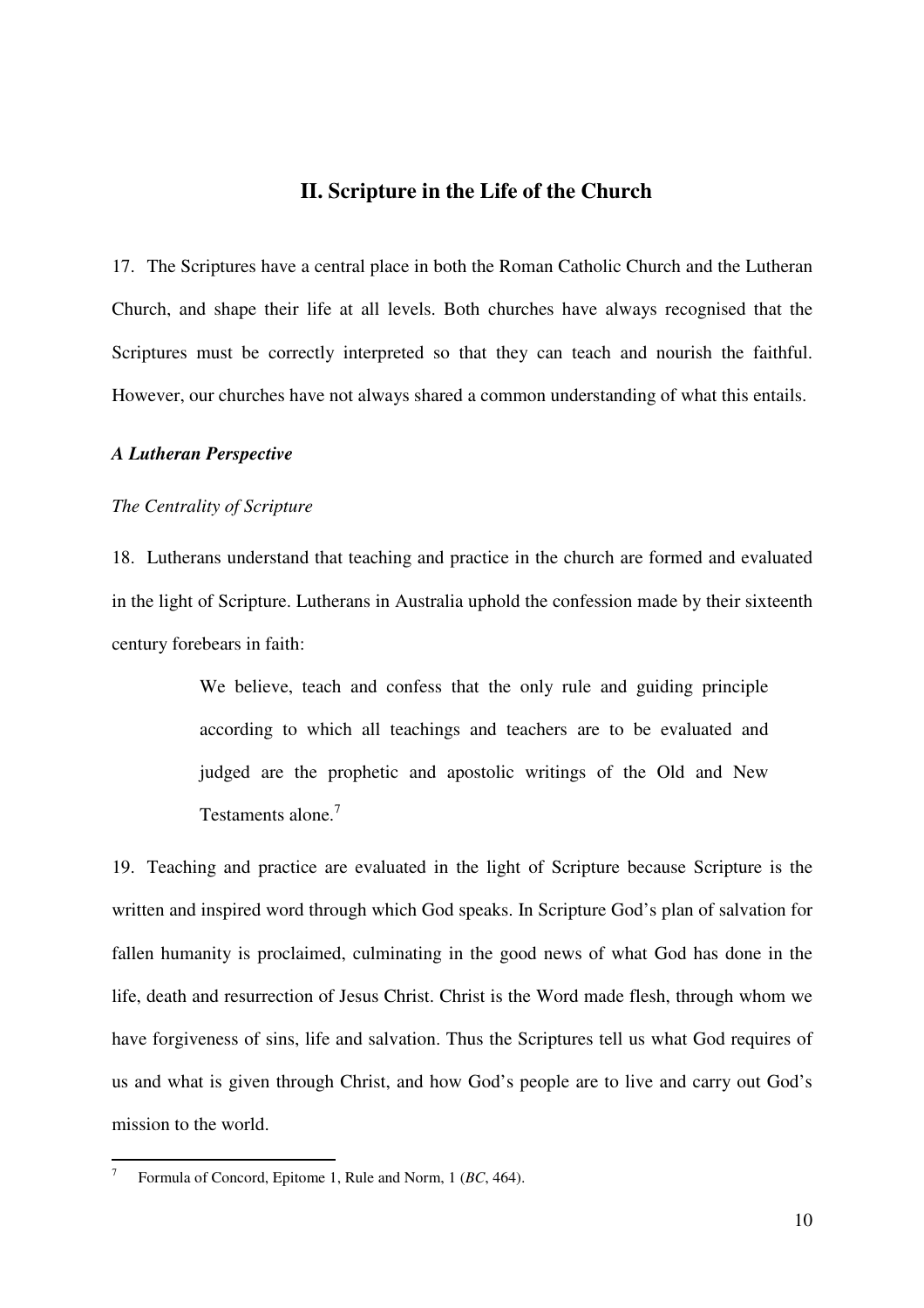20. As people receive this good news through the reading and proclamation of Scripture, the Holy Spirit creates and strengthens faith in the triune God. The particular Christian teachings of the catechisms and other confessional writings are grounded in foundational biblical texts. Scripture is also the norm by which the presidents/bishops of the church test preaching and teaching, just as Scripture is the basis on which the pastors, and indeed the whole church, judge doctrine.

#### *Receiving the Scriptures*

21. The church catholic throughout the centuries has taken seriously the task of teaching 'sound words' that build up the church, and also pointing out and rejecting false teaching that threatens the gospel (2 Timothy 1:13-14; 1 Timothy 1:3-5; Titus 2:1). In the Johannine farewell discourse Jesus promises that the Holy Spirit will 'teach you everything' and 'guide you into all truth' (John 14:26; 16:13). In the task of teaching, the church has been guided by the Holy Spirit at work through the Scriptures to re-state, and confess anew, the trinitarian faith in different contexts.

22. The development of the three ecumenical creeds, the writings of the church fathers, and the ecumenical councils have been significant in that process. Lutherans have always recognised the trinitarian and christological teachings of the seven great ecumenical councils of the early church.

23. An issue relevant to our discussion is the relationship between Scripture and the confessional writings of the Lutheran Church. In the Lutheran understanding, Scripture is understood as the primary authority, the standard by which all other teaching is assessed. The confessions are regarded as a secondary authority in that they are held to be a faithful summary of Christian teaching and therefore possess real but derived authority and are tested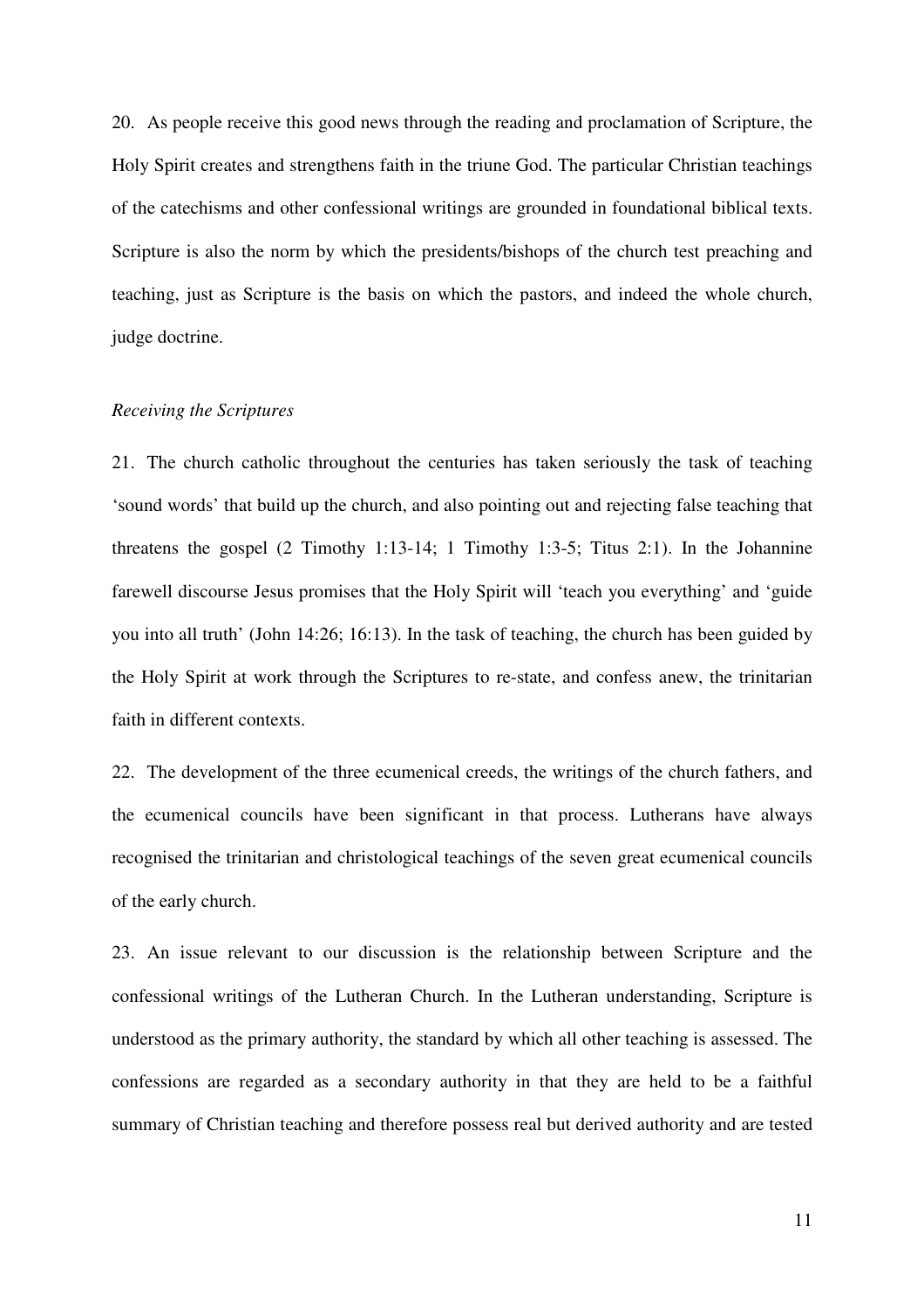in light of Scripture.<sup>8</sup> Early Lutherans made precisely that distinction when they said, 'just as we base our position on the Word of God as the eternal truth, so we introduce and cite these writings as a witness to the truth.<sup>9</sup> To put it another way, Scripture is the written prophetic and apostolic tradition, and the Lutheran confessions are regarded as faithfully summarising the church's understanding in a way that is consistent with the apostolic tradition.

24. This means that the phrase *sola scriptura* also defines the way that Lutherans view the trinitarian creeds, Lutheran and other confessions and other writings, and the relationship between them. All such public reflections of the community of faith are evaluated according to the prophetic and apostolic writings of Scripture. Since the trinitarian creeds have withstood such scrutiny for centuries they have primacy of place in the Lutheran confessions, and thereby give witness to a Lutheran ecumenical conviction.

#### *People of God*

25. All the people of the church participate in the interpretation of Scripture. However, they do not read and interpret the Scriptures simply in isolation, but always within the faith of the living community of the church, because each believer is, through baptism, also a member of the body of Christ. The same Spirit of God that inspired the holy writers is given also to those who read and study the Scriptures so that they are able to understand and interpret them.

26. Under the guidance of the Holy Spirit, there has developed in the life of the church through the ages both a 'rule of faith', as expressed in the ecumenical creeds and other confessions, and a 'sense of faith' that is ever present among God's people as they hear, read

 $\,8\,$ <sup>8</sup>This has been nicely summarised by the US Lutheran–Roman Catholic Dialogue: '[Luther] concluded that the tradition in all its aspects must be subordinated to the clear teaching of Scripture: *sola fides*, *sola gratia*, and *solus Christus* are protected and warranted by *sola scriptura*.' *Scripture and Tradition*, Lutherans and Catholics in Dialogue IX, ed. H. Skillrud, J. Stafford, D. Martensen (Minneapolis: Augsburg, 1995), 27.

<sup>9</sup>Formula of Concord, Solid Declaration, Rule and Norm, 13 (*BC* 506. 13).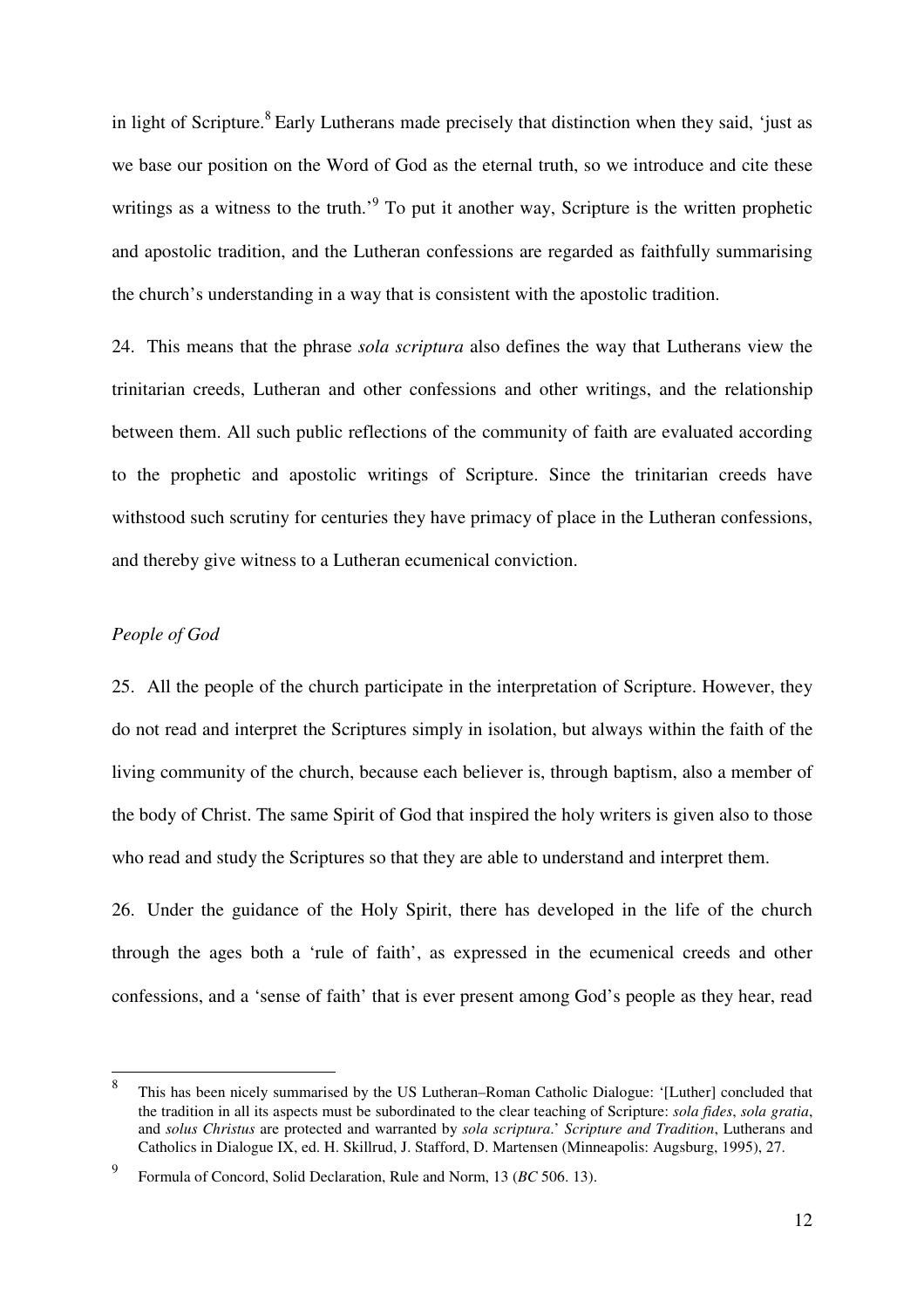and interpret the Scriptures. The sheep ever hear the voice of the Shepherd (John 10:3), $^{10}$  the Spirit continually guides the disciples into all the truth (John 16:13-15), and Christ promises to be with his church until the end of time (Matthew 28:18-20). The Augsburg Confession, article seven, defined the church as 'the assembly of saints in which the Gospel is taught purely and the sacraments are administered rightly.' The subsequent 'Apology' went on to state that the church is 'the community which confesses one gospel, likewise has one confession of Christ, and has one Spirit, who renews, consecrates, and governs their hearts.<sup>'11</sup> This conviction about the ongoing work of the Spirit in an interpreting community of faith is evident in the Lutheran commitment to synodality.

#### *Biblical and Theological Scholarship*

27. In the church some people, both lay and ordained, have a special gift for studying the Scriptures, interpreting them, and building up the body of Christ through their teaching. All theologians have the fundamental task of interpreting Scripture for the situation of the church today. In particular, Biblical scholars learn Hebrew, Greek and other languages, acquire literary and historical skills, delve into the historical and cultural background, and use every available means to understand the ancient texts in their contexts. Others have the ability to gather and present biblical teaching in ways that are relevant for the people of the church.

#### *Teaching Authority*

28. While all Christians are called to read and study the Scriptures and use them to judge teachers and teachings, some are called to the public ministry of word and sacrament in the life of the church. As 'called and ordained servants of the word', pastors have the

<sup>10</sup> <sup>10</sup> Cf Smalcald Articles 12.2: 'The church is…holy believers and sheep who hear the voice of their Shepherd' (*BC*, 315).

<sup>11</sup> Apology of the Augsburg Confession, 7-8.8 (*BC*, 169, trans emended).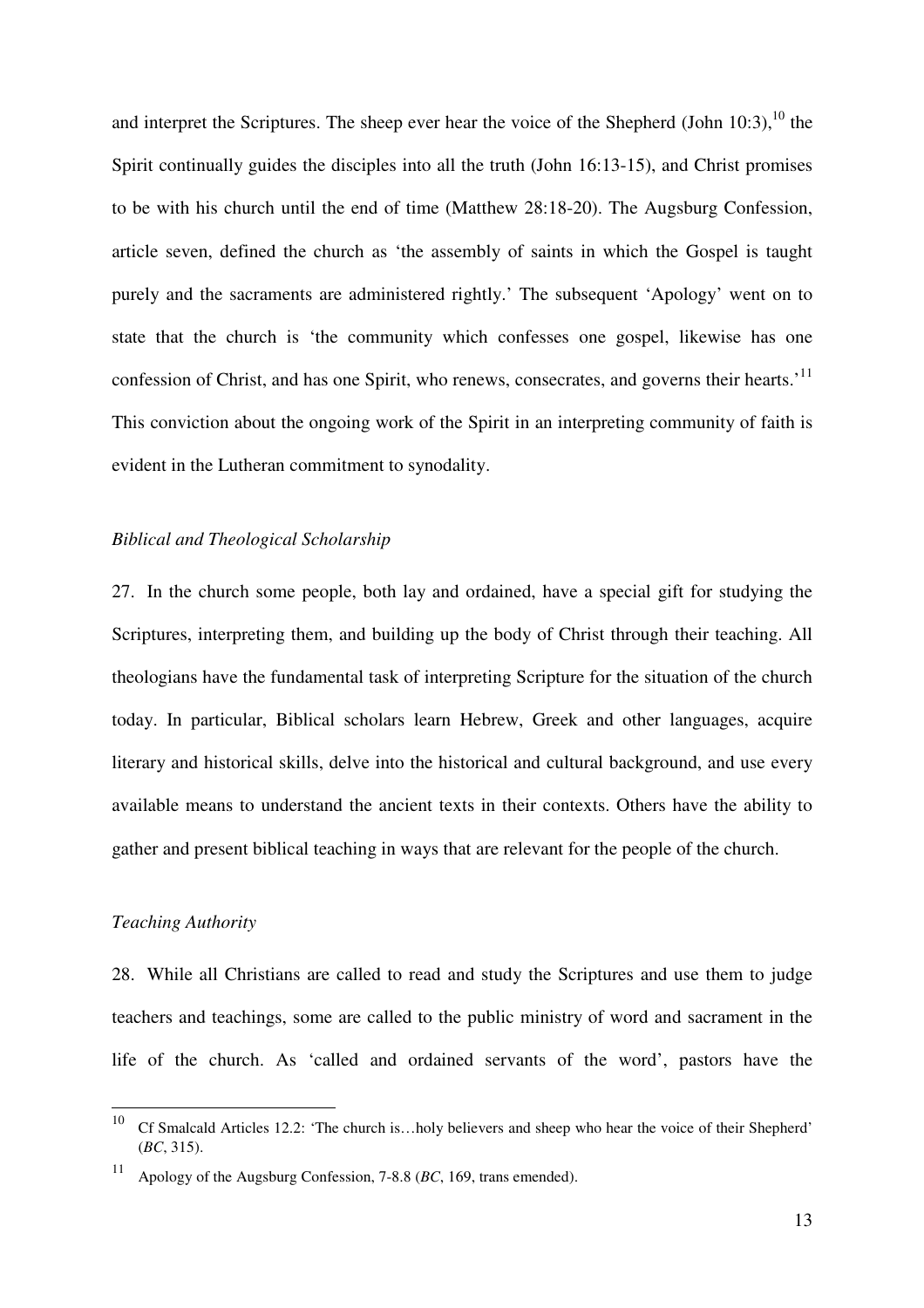responsibility faithfully to proclaim the word and uphold the public teaching and practice of the church. They are to interpret the Scriptures, and apply the word of God to the various situations of the people in their care.

29. Among the pastors, those called to the office of oversight (bishop/president) have a special responsibility to safeguard the public teaching and practice of the church by ensuring that the Scriptures are interpreted faithfully and that the people live a godly life according to them. In the Augsburg Confession, the person who has been called to the office of bishop, by divine right, judges teachers and teachings on the basis of the word of God:

> According to divine right (*de iure divino*), therefore, it is the office of bishop to preach the Gospel, forgive sins, judge doctrine and condemn doctrine contrary to the Gospel, and exclude from the Christian community the ungodly whose wicked conduct is manifest. All this is done not by human power but by God's word alone. On this account parish ministers and churches are bound to be obedient to the bishops according to the saying of Christ in Luke 10:16, 'Whoever hears you hears me.'<sup>12</sup>

30. The Lutheran church does not use the word *magisterium* for its teaching office, but it does have a teaching authority and ways of addressing doctrinal issues that arise because of differences in the interpretation of Scripture. In the Lutheran Church of Australia teaching authority is recognised in the following ways. First, there is recognition of the 'rule of faith' (*regula fidei*) as expressed in the three ecumenical creeds, which are binding. Second, the Lutheran confessions are acknowledged as a correct exposition of the teaching of the holy Scriptures, and are therefore held to be authoritative as *norma normata*. 13

<sup>12</sup> <sup>12</sup> Augsburg Confession 28.21-22 (*BC*, 84).

<sup>13</sup> At ordination the candidates are asked: 'Do you acknowledge and accept as true expositions of the word of God and as your own confession of faith all the symbolical writings of the evangelical Lutheran church contained in the Book of Concord of 1580?' *Church Rites*, prepared by the Commission on Worship,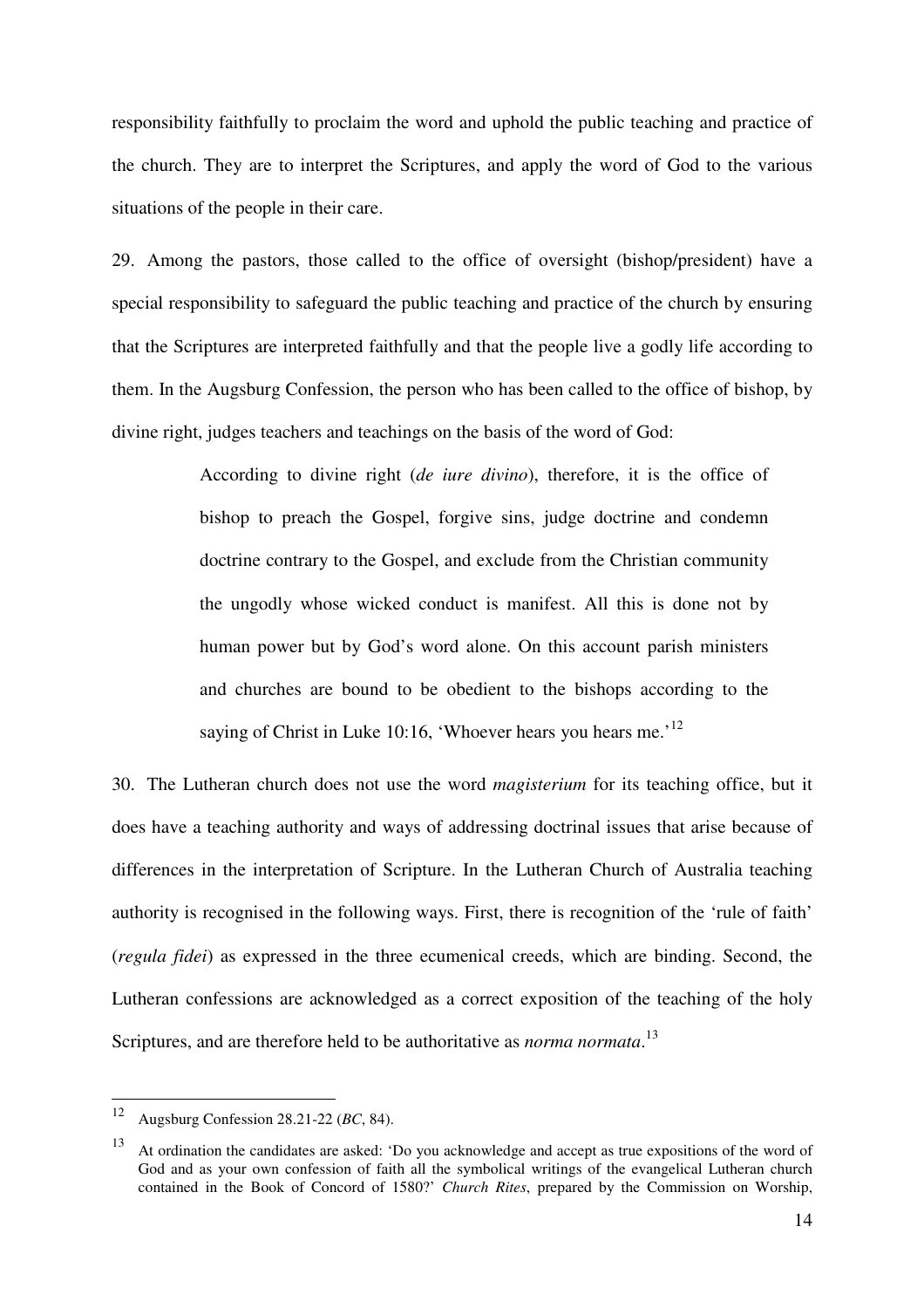31. Furthermore, pastors promise in their ordination vow 'to uphold the public teaching and practice of the Lutheran Church of Australia and to accept the pastoral and doctrinal oversight of [their] president.<sup>14</sup> This public teaching is shaped by interpretation of the Scriptures and by the Lutheran confessions, and is expressed in a number of ways: the doctrinal oversight exercised by the President of the Church, the District Presidents, and all of them together as the College of Presidents; the doctrinal advice given to the Synod by the General Pastors Conference; the doctrinal decisions and agreements adopted by the Synod; and the doctrinal advice given by the Commission on Theology and Inter-Church Relations. There are different levels of teaching authority inherent in such a process, and none of them is binding in the same way as the Scriptures and confessions.

#### *A Roman Catholic Perspective*

#### *The Centrality of Scripture*

32. The Roman Catholic Church understands itself as living at the service of the word of God revealed in the Scriptures. In the *Dogmatic Constitution on Divine Revelation* the Second Vatican Council placed the Scriptures at the centre of the life of the church. Its conviction about the centrality of the Scriptures impelled the Council to call for renewal in the work of biblical scholars and theologians, in the education of the clergy, the ministry of bishops, and the celebration of the liturgy, so that the Scriptures would nourish and rule the church's whole life.<sup>15</sup> The Scriptures have such authority in the church because God speaks to humanity through them. They are the inspired word of God.

 $\overline{a}$ 

Lutheran Church of Australia, ed. David Schubert (Adelaide: Openbook Publishers, 1994), 140. A similar question is asked of all the people, lay and clergy, at every synod of the church.

<sup>14</sup> *Church Rites*, 140.

<sup>15</sup> Cf. *Dogmatic Constitution on Divine Revelation* 21.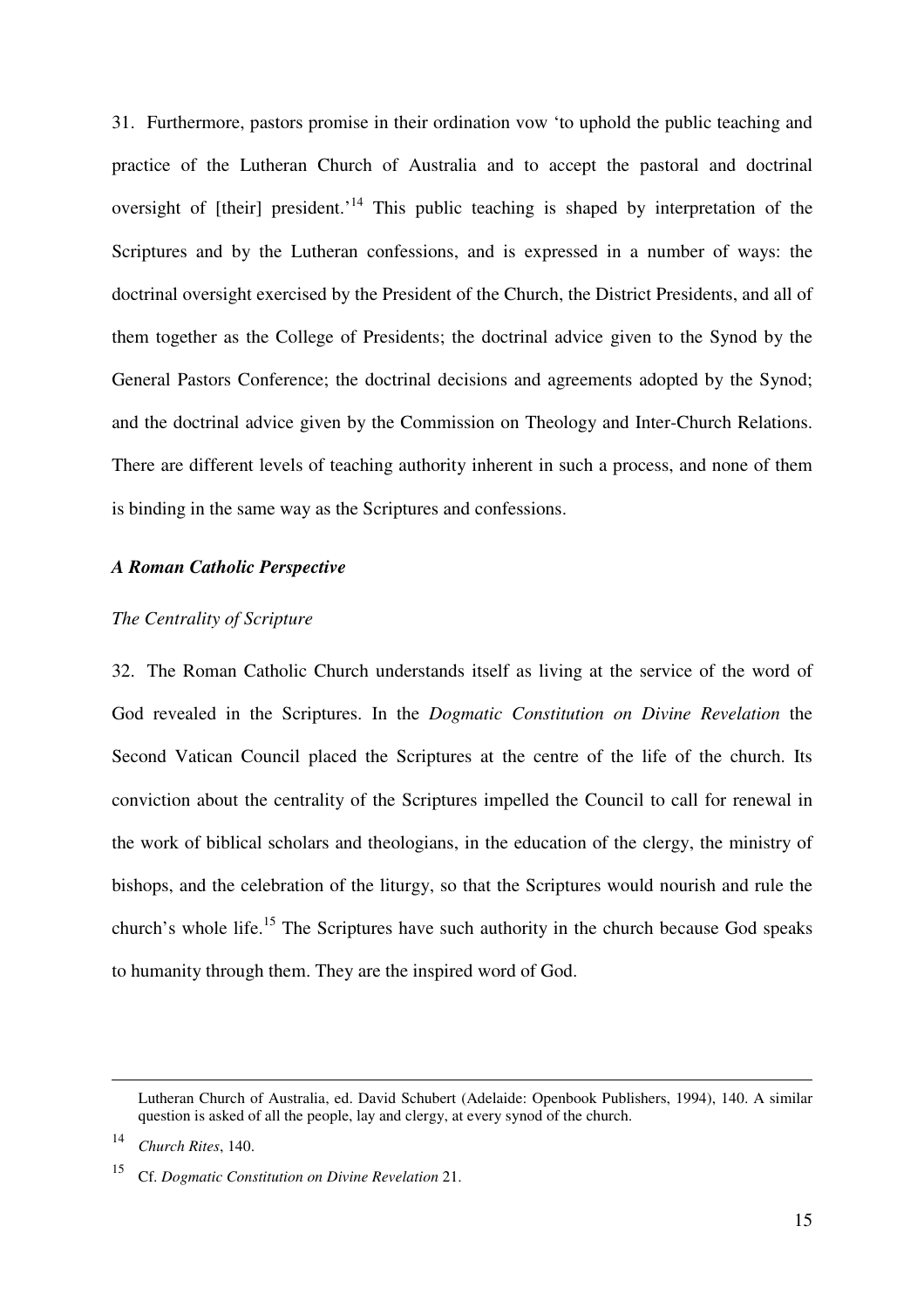33. The Council explains that the Scriptures are due no less reverence than Christ's eucharistic presence since 'the Bible, being inspired by God and committed to writing once for all, communicates the word of God in an unalterable form, [and] makes the voice of the Holy Spirit sound through the words of the prophets and the apostles.<sup> $16$ </sup> Through the covenants with Abraham and Moses God called together a people to live in the divine love. God revealed God's self to this people in word and event. 'This plan and pattern of salvation' the Council says 'is there to be read, as the true word of God, in the books of the Old Testament.'<sup>17</sup> God has spoken definitively to humanity in the life and ministry, death and resurrection of Jesus of Nazareth. He is the Word made flesh. The New Testament stands as a 'perpetual and divine testimony'<sup>18</sup> to him. Yet it is not simply a record but the place of a living encounter: we meet Christ in the word of Scripture. The New Testament embodies the faith of the apostolic church, forms the constitution of the very life of the church, and is the classical expression of the community's faith.

#### *Living Tradition*

34. Catholics understand that the word of God is handed on through preaching as well as the whole life and practice of the church. Therefore, they see an intimate relationship between Scripture and the process of Tradition, which the *Dogmatic Constitution on Divine Revelation* sums up in this way:

> Sacred tradition and scripture are bound together in a close and reciprocal relationship. They both flow from the same divine wellspring, merge together to some extent, and are on course towards the same end. Scripture is the utterance of God as it is set down in writing under the guidance of

<sup>16</sup> Ibid.

<sup>17</sup> Ibid. 14.

<sup>18</sup> Ibid. 17.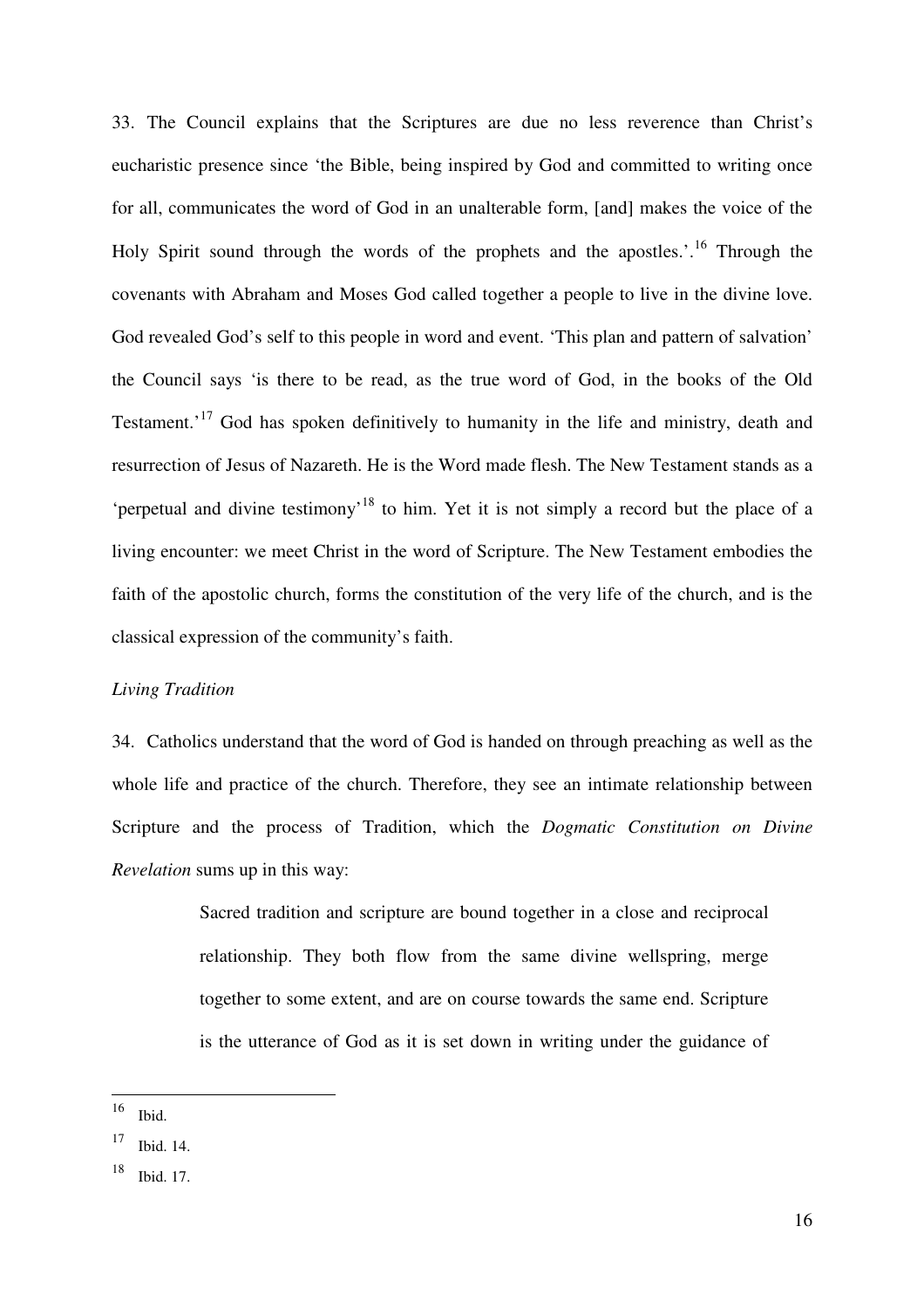God's Spirit; tradition preserves the word of God as it was entrusted to the apostles by Christ our Lord and the Holy Spirit, and transmits it to their successors, so that these in turn, enlightened by the Spirit of truth, may faithfully preserve, expound and disseminate the word by their preaching.<sup>19</sup>

This leads the Council to speak of Scripture and Tradition together as a 'single sacred deposit of the word of God.'<sup>20</sup>

35. In this understanding of the relationship between Scripture and Tradition, Catholics give priority to Scripture. The Council regards the process of Tradition, or faithfully handing on the word of God from generation to generation, as necessary for a sufficient grasp of the word of God: 'the church's certainty about all that is revealed is not drawn from holy scripture alone; both Scripture and Tradition are to be accepted and honoured with like devotion and reverence<sup> $21$ </sup> because they are both the word of God.

#### *People of God*

36. As it is handed on from generation to generation, the word of God takes root and comes to life within the faith of the believing community. God's word certainly finds expression in the church's formulas of faith but just as importantly it finds expression in the whole life of the community as it seeks to grasp in each particular age the significance of Jesus' life, death, and resurrection. This capacity to receive the word of God is itself God's gift. In John's account of the farewell discourse, as we have already read, Jesus promises to send the Spirit to his disciples to remind them of what he has said and to teach them everything (John 14:26). The Spirit enables the disciples to understand what Jesus had taught them.

<sup>19</sup> Ibid. 9.

 $20$  Ibid. 10.

 $21$  Ibid. 9.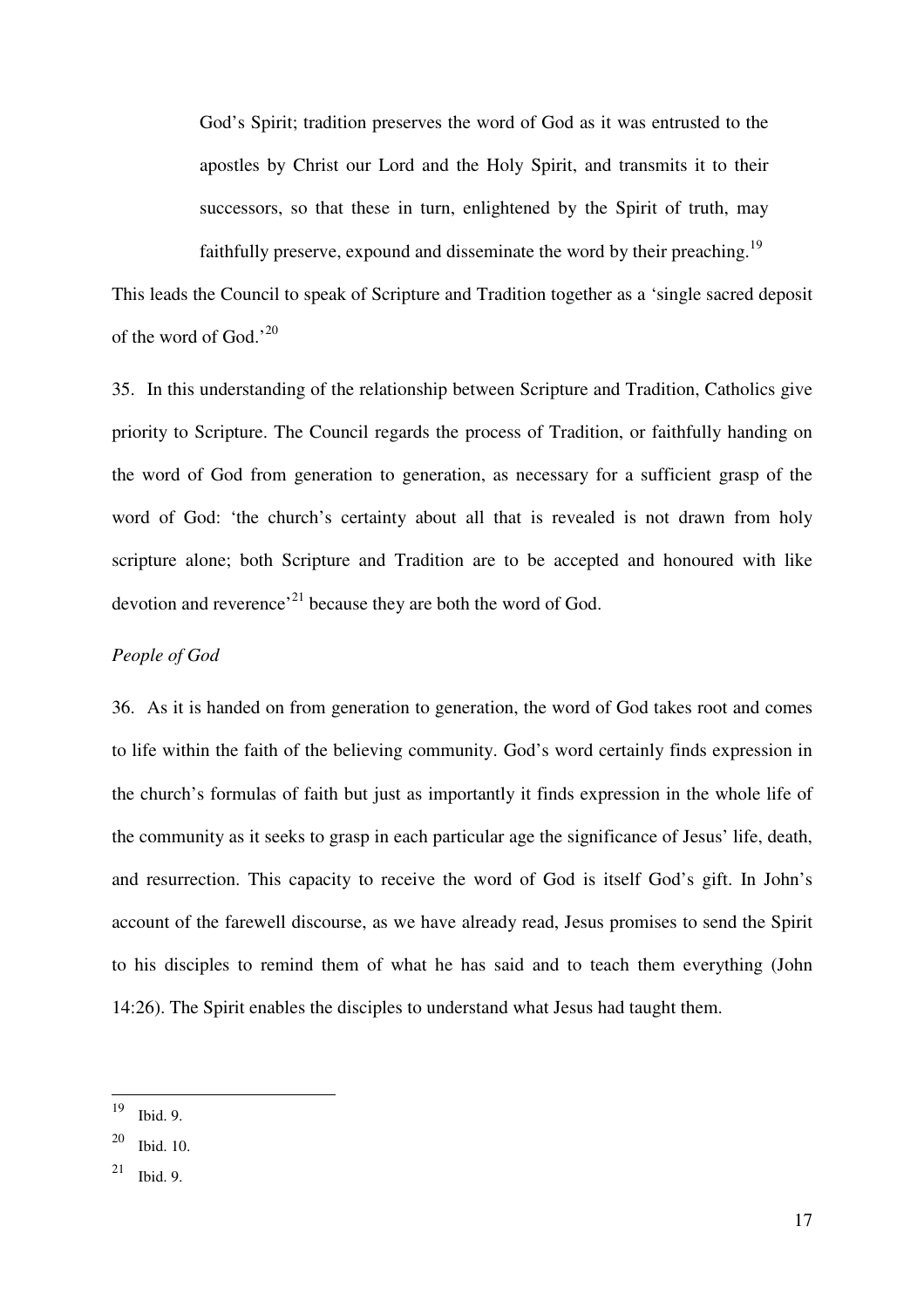37. Vatican II's *Dogmatic Constitution on the Church* uses the term *sensus fidei*—the sense of the faith of the whole people of God—to speak of the believing community's capacity to receive faithfully the word of God. Reflecting John's understanding of the Spirit at work among the believing community, the Council teaches that this sense of the faith is 'aroused and sustained by the Spirit of truth.<sup>22</sup> When the people of God, guided by the magisterium, allow the word of God to shape their common life, it is not merely human words that they receive; it is truly the word of God.<sup>23</sup> The *sensus fidei* ensures infallibility in belief: 'The universal body of the faithful who have received the anointing of the holy one (see 1 John 2:20, 27), cannot be mistaken in belief. It displays this particular quality through a supernatural sense of the faith in the whole people when "from the bishops to the last of the faithful laity," it expresses the consent of all in matters of faith and morals.'<sup>24</sup>

## *Biblical and Theological Scholarship*

38. While the interpretation of Scripture is a duty of the whole church, some members have specialised tasks. Exegetes seek to understand biblical texts in their historical and cultural contexts, while taking into account their literary genres, so that the reader might more easily discern the meaning of those texts. By bringing greater clarity to the meaning of a text, exegetes aim to lead the believing community to a more mature faith. Theologians help the reader to understand the text as the living word of God, with power to speak to the life situation of the contemporary church. With this view of the theological task in mind, the *Dogmatic Constitution on Divine Revelation* speaks of the study of the Scriptures as 'the very soul of theology.<sup>25</sup>

 $^{24}$  Ibid.

 $\frac{1}{22}$ *Dogmatic Constitution on the Church* 12.

 $23$  Cf. Ibid.

<sup>25</sup> *Dogmatic Constitution on Divine Revelation* 24.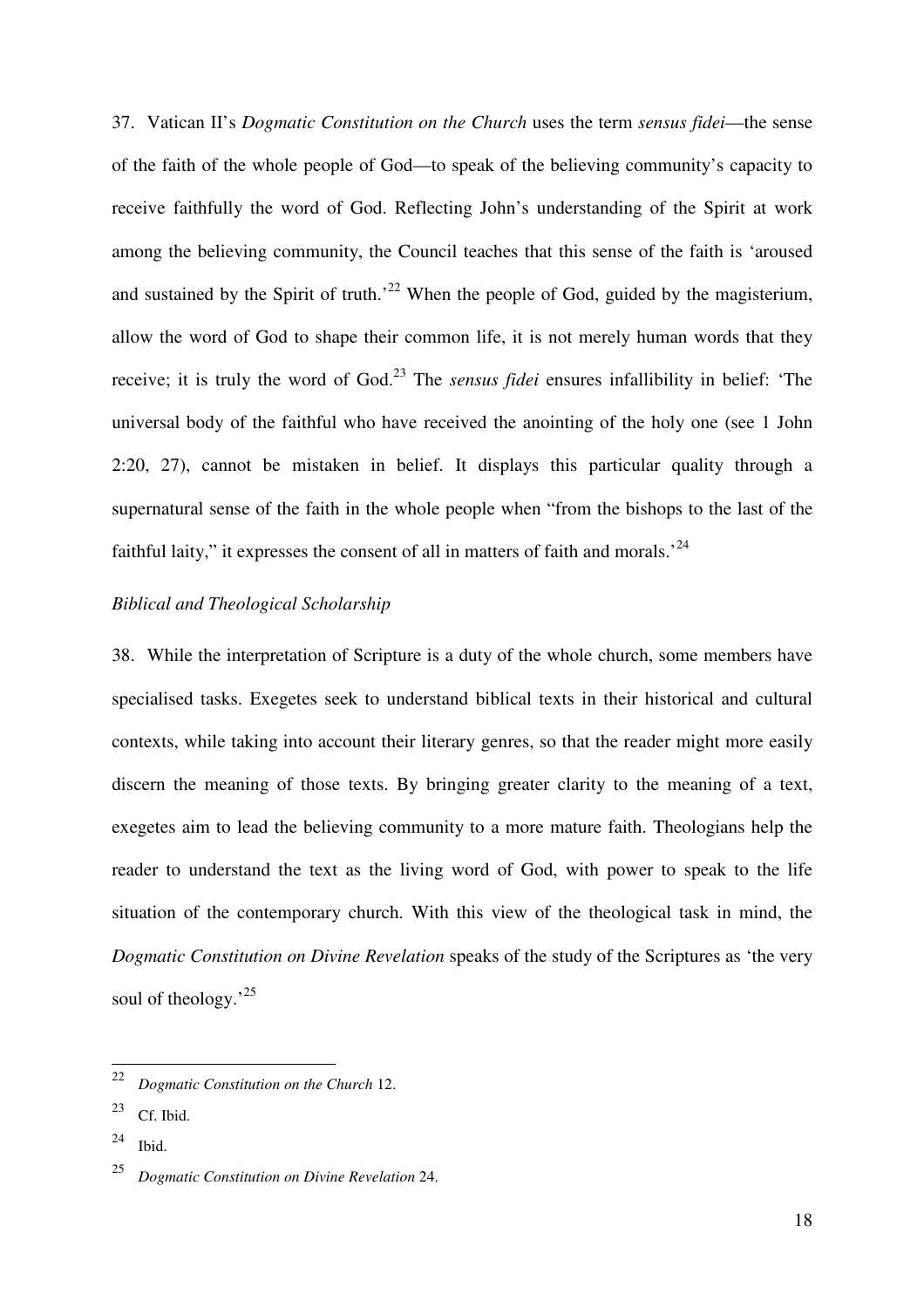#### *Authoritative Teaching*

39. The Council sees the word of God drawing all believers together into a 'unique harmony.<sup>26</sup> Within the unity of the people of God, the magisterium or teaching authority has the special role of authoritatively interpreting God's word, both as Scripture and Tradition. This role is exercised by the bishops as successors of the apostles. In the face of the challenges of each generation, the teaching authority's task is one of both enabling the believing community to interpret faithfully God's word and of adhering to it. Vatican II underscored the importance of the authoritative teaching or 'ordinary magisterium' of the bishops united throughout the world. This teaching can take a range of forms having different status and authority, for example that of an ecumenical council or a pastoral letter of a local bishop. Both Vatican I and Vatican II teach that in certain precise circumstances, the Bishop of Rome teaches with the charism of infallibility ('extraordinary magisterium'). In their exercise of both ordinary and extraordinary magisterium, bishops teach in unity with the whole people of God.

40. Vatican II insists on the 'servant' nature of the role of the magisterium: 'This teaching function is not above the word of God but stands at its service, teaching nothing but what is handed down, according as it devotedly listens, reverently preserves and faithfully transmits the word of God. $27$  Furthermore, this teaching function is exercised as a service to the communion of the whole church and would normally involve consultation with expert exegetes, theologians, and the whole people of God.

#### *Agreements and Differences*

41. We acknowledge the following agreements between us:

<sup>26</sup> **Ibid.** 10.

<sup>27</sup> Ibid.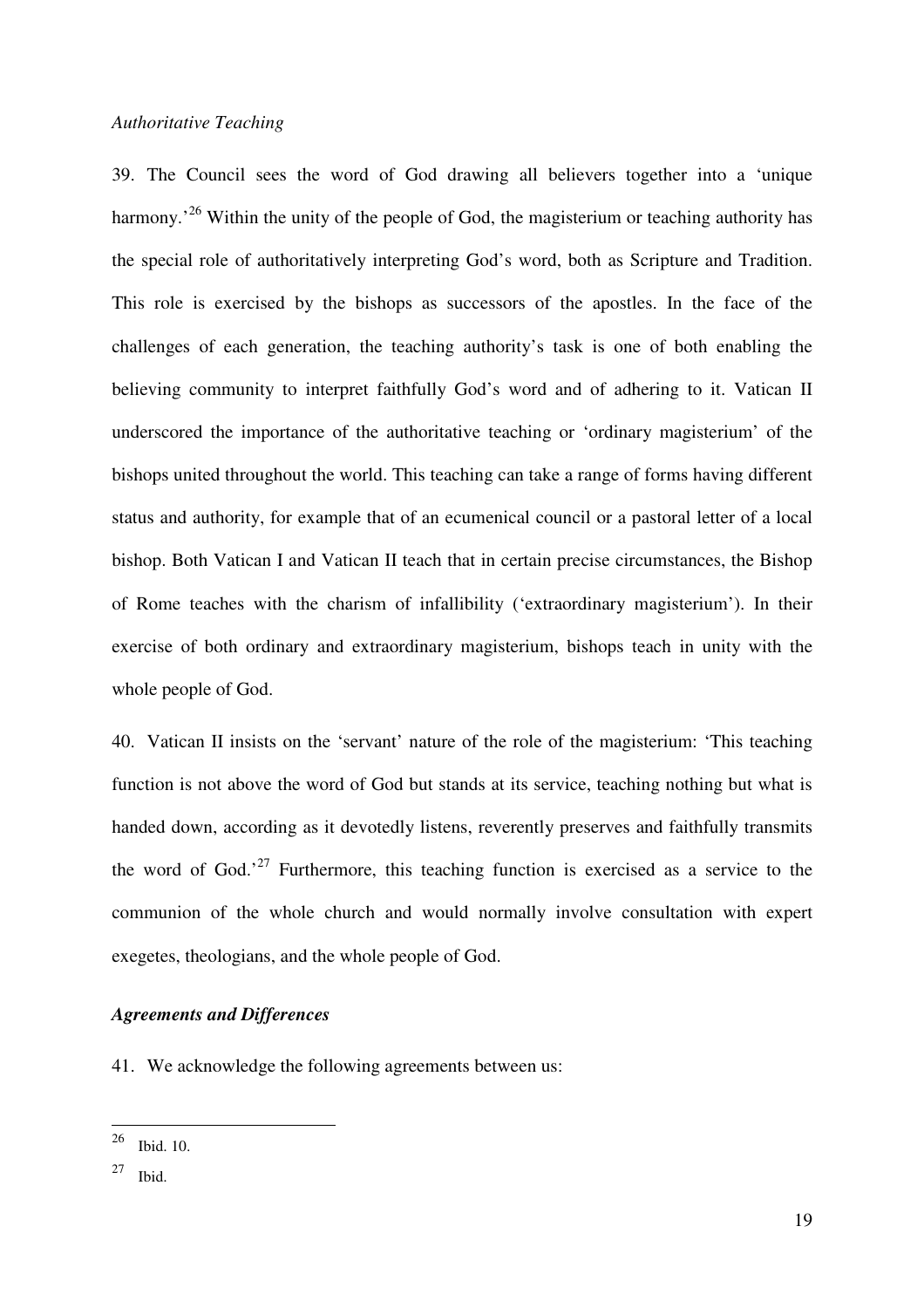1) We agree that Scripture is the inspired word of God through which God speaks God's word to us.

2) We agree that in Scripture God's saving plan is revealed, and that this is centred on the life, death and resurrection of Jesus Christ, the Word made flesh.

3) We agree that in the reading and proclamation of the Scripture, it is the Holy Spirit who enables us to hear and receive the word of God and to put it into practice.

4) We agree that the Scripture is at the centre of the life of the church, nourishing and ruling its preaching, liturgy, practice, prayer, ministry, authoritative teaching and theology.

5) Together we rely on the promise proclaimed in Scripture, when Jesus tells his community that the Advocate, the Holy Spirit, 'will teach you everything, and will remind you of all that I have said to you' (John 14:26), and that the Holy Spirit 'will guide you into all the truth' (John 16:12).

6) Lutherans and Catholics agree on the centrality of the handing on of the apostolic faith in the life, teaching and worship of the church. While Catholics use the word 'Tradition,' Lutherans have not commonly used it; for them, the nearest equivalent is their use of the word 'confession' when speaking of handing on the apostolic faith.

7) We agree that God's people are called to read and listen to the Scripture, in the power of the Spirit. When gathered in the community of faith, or alone with God, they receive and interpret Scripture as members of Christ's church.

8) Together we recognise the ecclesial role of biblical scholars and theologians in enabling the church better to understand biblical texts and to interpret the word of God in new contexts.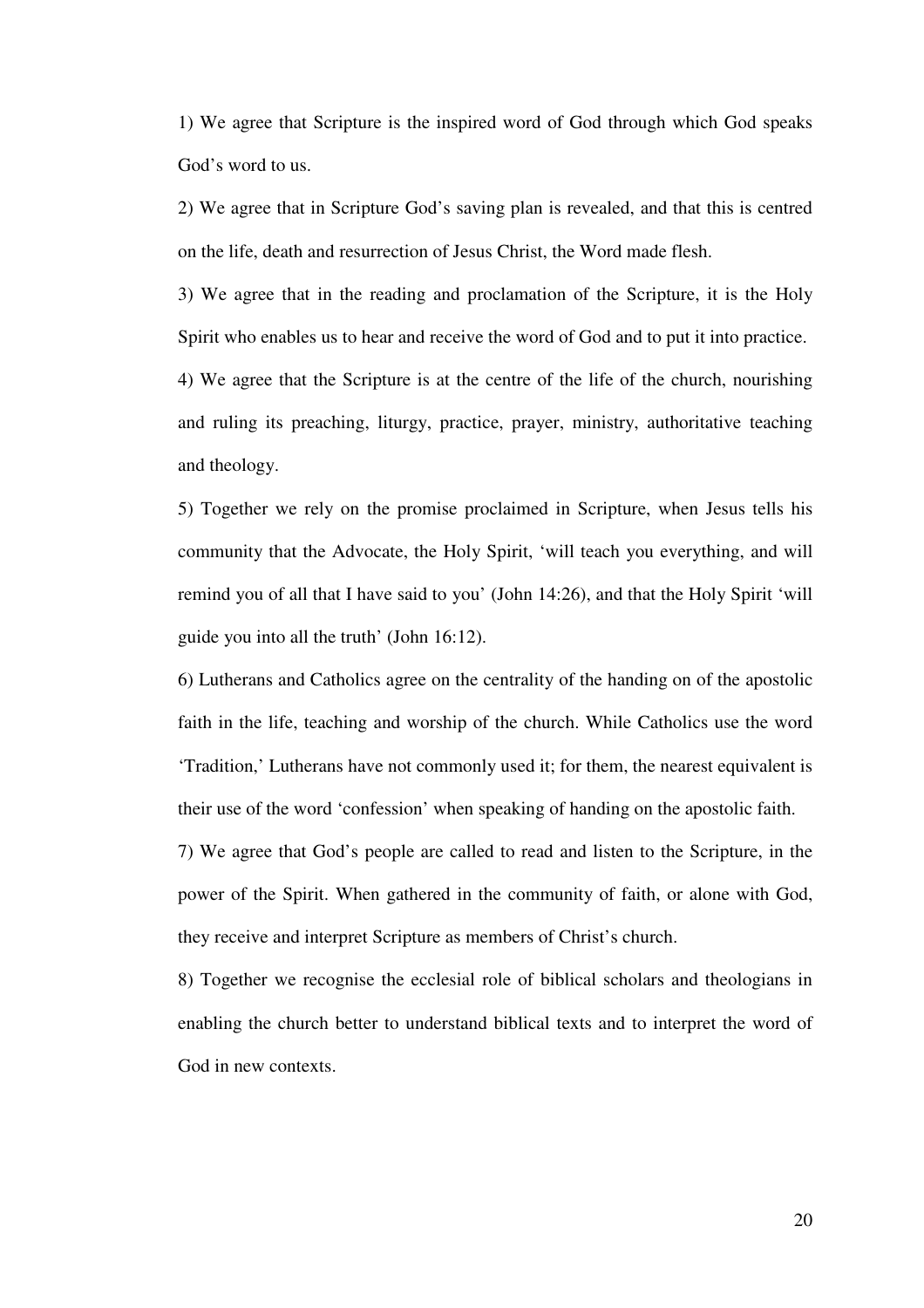9) We agree that God has given teaching authority in the life of the church to assist the church rightly to interpret the word of God. We both agree that teaching authority is not above the word of God, but stands at its service.

10) We agree on the importance of the pastoral role of the bishop or president in oversight of the interpretation, proclamation and teaching of the word.

11) We agree about the importance of synods and councils in receiving the word of God and testing its proper interpretation in the life of the church.

42. We have identified the following differences in our interpretation of Scripture:

1) There are differences in the instruments of teaching authority in our churches. In particular, there is a difference over the role of the Petrine office in authoritative teaching. We hope to explore this issue in a later dialogue.

2) An important historical difference between us has been that while Lutherans see Scripture as 'the only rule and guiding principle' according to which teaching is to be judged, Catholics have seen Tradition as necessary for a sufficient understanding of the word of God and have given an important place to authoritative teaching in this process. Our list of agreements indicates that there may be room for further convergence on this issue, and this is addressed in the following section.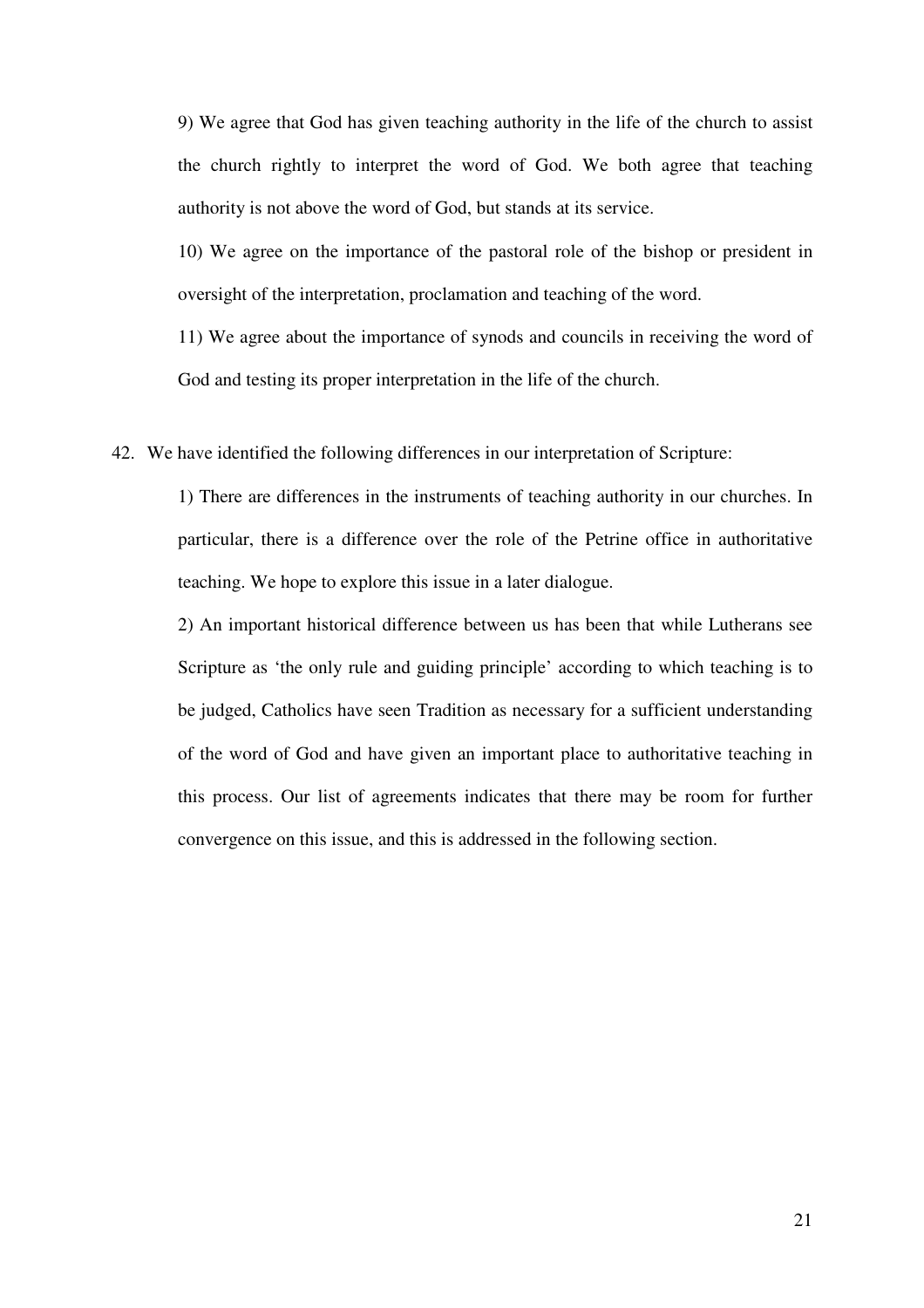### **III. Explaining Tradition and traditions**

43. At the time of the Reformation our two churches differed in their understanding of the place of traditions in the life of the church and their role in expressing true belief. On the Lutheran side there was a suspicion of the many observances within the church that obscured the gospel. On the Catholic side, there was a suspicion of the *sola scriptura* principle, because it seemed to ignore Tradition and the role of ecclesial authority. Importantly, both our churches wished to preserve the purity of the gospel.

#### *In the Lutheran Church*

44. In the context of the sixteenth century movement for reform, the Lutheran confessions used the word 'traditions' (German: *Traditionen*; Latin: *traditiones*) primarily in a negative sense, to refer to observances instituted by human beings in order to gain God's grace. Article 15 of the Augsburg Confession gives a clear summation of this attitude: 'Moreover it is taught among us that all ordinances and traditions instituted by human beings for the purpose of propitiating God and earning grace are contrary to the Gospel and teaching about faith in Christ.'<sup>28</sup> Examples of such 'traditions' in Article 15 include monastic vows, and the distinctions of foods and days. A non-polemical use of the term 'traditions' in the Augsburg Confession occurs in Article 26, yet even here 'traditions' is used in a carefully qualified way:

> We on our part also retain many ceremonies and traditions (such as the liturgy of the mass and various canticles, festivals, and the like) which serve to preserve order in the church. At the same time, however, the people are

<sup>28</sup> <sup>28</sup> Augsburg Confession, 15.3-4 (*BC*, 36-37).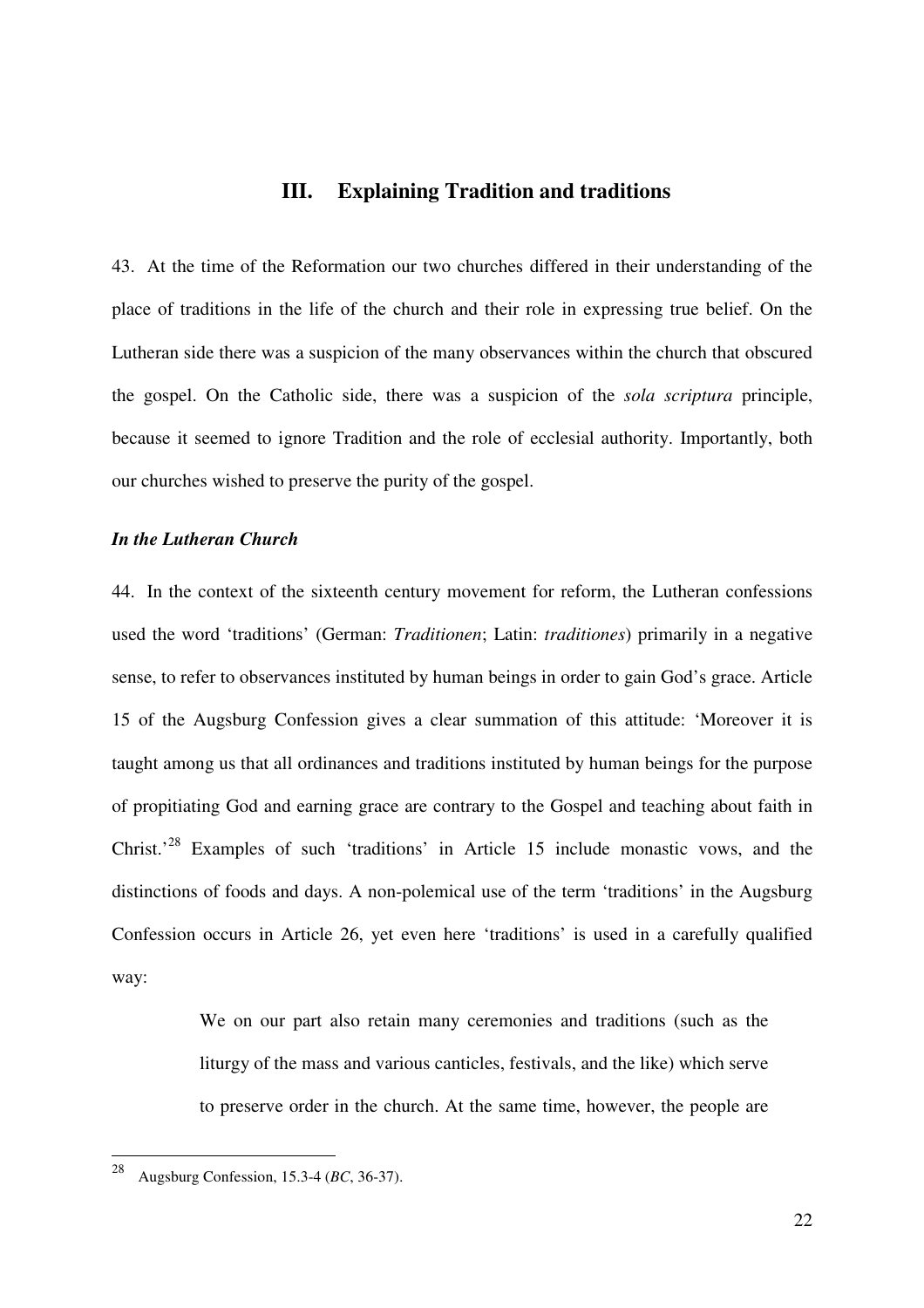instructed that such outward forms of service do not make us righteous before God and that they are to be observed without burdening consciences, which is to say that it is not a sin to omit them if this is done without causing a scandal. $^{29}$ 

The understanding of traditions among early Lutherans is summarised thus: 'We gladly keep the old traditions (*traditiones veteres*) set up in the church because they are useful and promote tranquility, and we interpret them in an evangelical way, excluding the opinion which holds that they justify.<sup>30</sup>

45. The Lutheran confessions do not even use the term 'traditions' in the wholly positive sense that Scripture does in two key passages: 'I commend you because you remember me in everything and maintain the traditions just as I handed them on to you' (1 Corinthians 11:12); 'So then, brothers and sisters, stand firm and hold fast to the traditions that you were taught by us, either by word of mouth or by our letter' (2 Thessalonians 2:15). Nor do the Lutheran confessions use the term 'traditions' to refer to such things as Holy Communion and Baptism, although 'tradition' language is used in Scripture of the Lord's Supper, 'For I received from the Lord what I also handed on  $[paredoka = 'traditioned']$ to you...' (1 Corinthians 11:23), and of Baptism, 'All authority in heaven and on earth has been given to me. Go therefore…' (Matthew 28:18).

46. To find a more nuanced use of the term 'traditions' in the Lutheran church, one must go to the writings of theologians such as Martin Chemnitz (1522-1586), who details eight kinds of 'traditions' in the life of the church, including 'those things which Christ and the Apostles orally delivered and which were afterwards committed to writing by the Evangelists and

<sup>29</sup> <sup>29</sup> Augsburg Confession, 26.40-41 (*BC*, 69-70).

<sup>30</sup>Apology of the Augsburg Confession, 15.38 (*BC*, 220).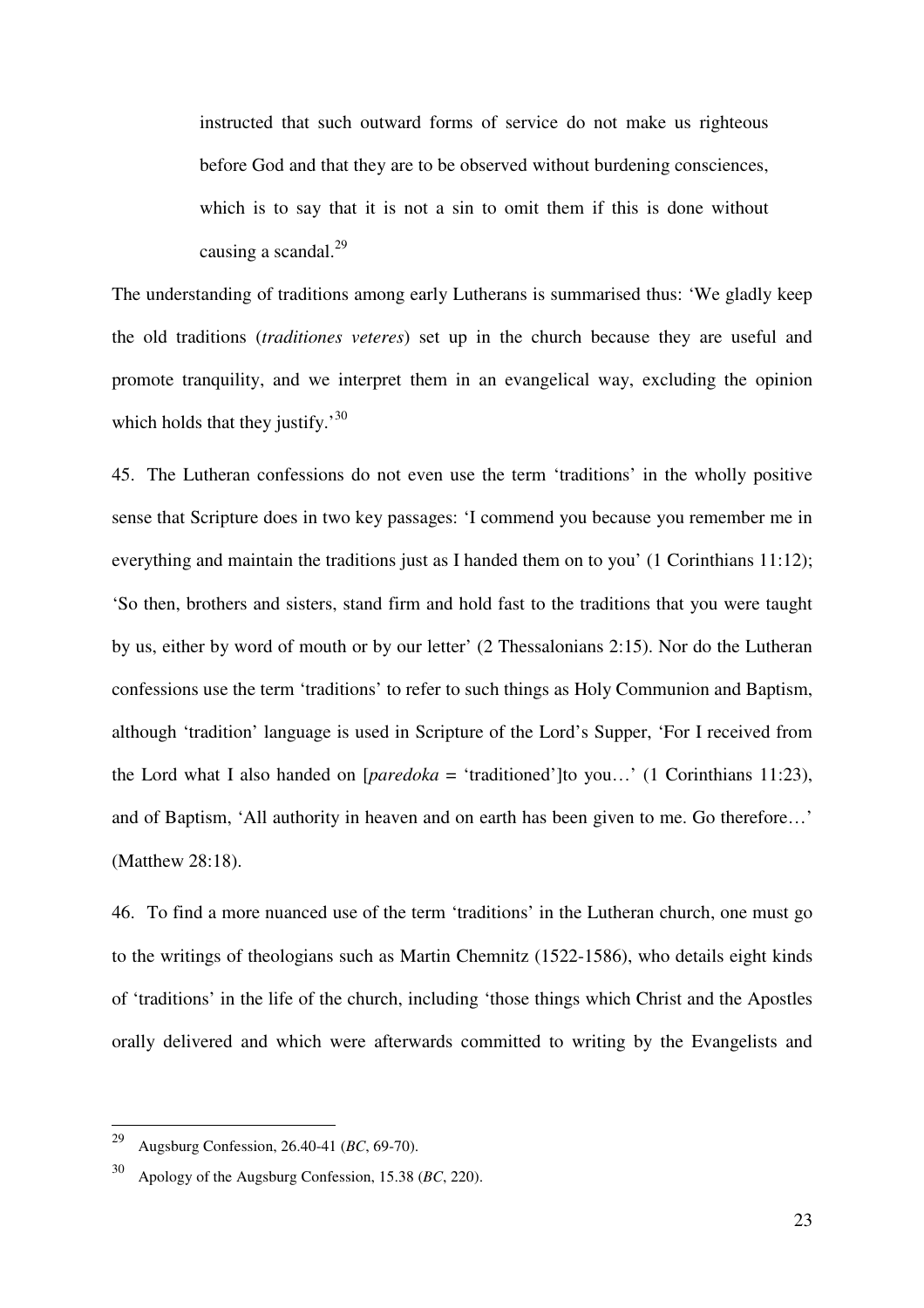Apostles.<sup>31</sup> Similarly, Johann Gerhard (1582-1673), while acknowledging that tradition can be used to refer to any teaching that is taught, including what is taught in Scripture, states that the basic question at issue is, 'whether some necessary parts of doctrine pertaining to faith and life were not written down but have been handed down only orally.<sup>32</sup>

47. Even in these more nuanced treatments by prominent Lutheran theologians, the emphasis, like that of the Lutheran confessions, was on the content of traditions—especially as this content relates to sacred Scripture. What is not so clear is an understanding of Tradition as involving the process of handing on the gospel, and the relationship of this process to authoritative teaching in the church.

48. In recent theological discourse a clear and helpful distinction has been made between 'Tradition' and 'traditions'. Lutherans and Catholics in dialogue in the United States in the 1990s explicated this distinction as follows:

> Tradition involves a process in a community; in this case, it refers to the Word of God precisely as it is handed on in the church: *verbum Dei traditum*. Tradition also denotes the content of what is handed on, namely, the totality of the gracious presence of Christ passed on in history through the power of the Spirit, in the life, teaching, and worship of the church …. Traditions (*traditiones*) are particular ideas, formulations, and practices handed down in this process.<sup>33</sup>

<sup>31</sup> <sup>31</sup> Martin Chemnitz, *Examination of the Council of Trent*, trans. F. Kramer (St Louis: Concordia, 1971), 223ff.

<sup>32</sup> Johann Gerhard, *On the Nature of Theology and Scripture*, Theological Commonplaces, trans R. J. Dinda (St Louis: Concordia, 2006), 363. For an historical overview of the development of doctrine among Lutheran, Reformed, and Catholic theologians on the relationship between Scripture and tradition(s) from Trent onward, see Jaroslav Pelikan, *The Christian Tradition: A History of the Development of Doctrine*, vol 4: *Reformation of Church and Dogma (1300-1700)* (Chicago and London: University of Chicago Pres, 1984), 330-350.

<sup>33</sup>*Scripture and Tradition*, 36.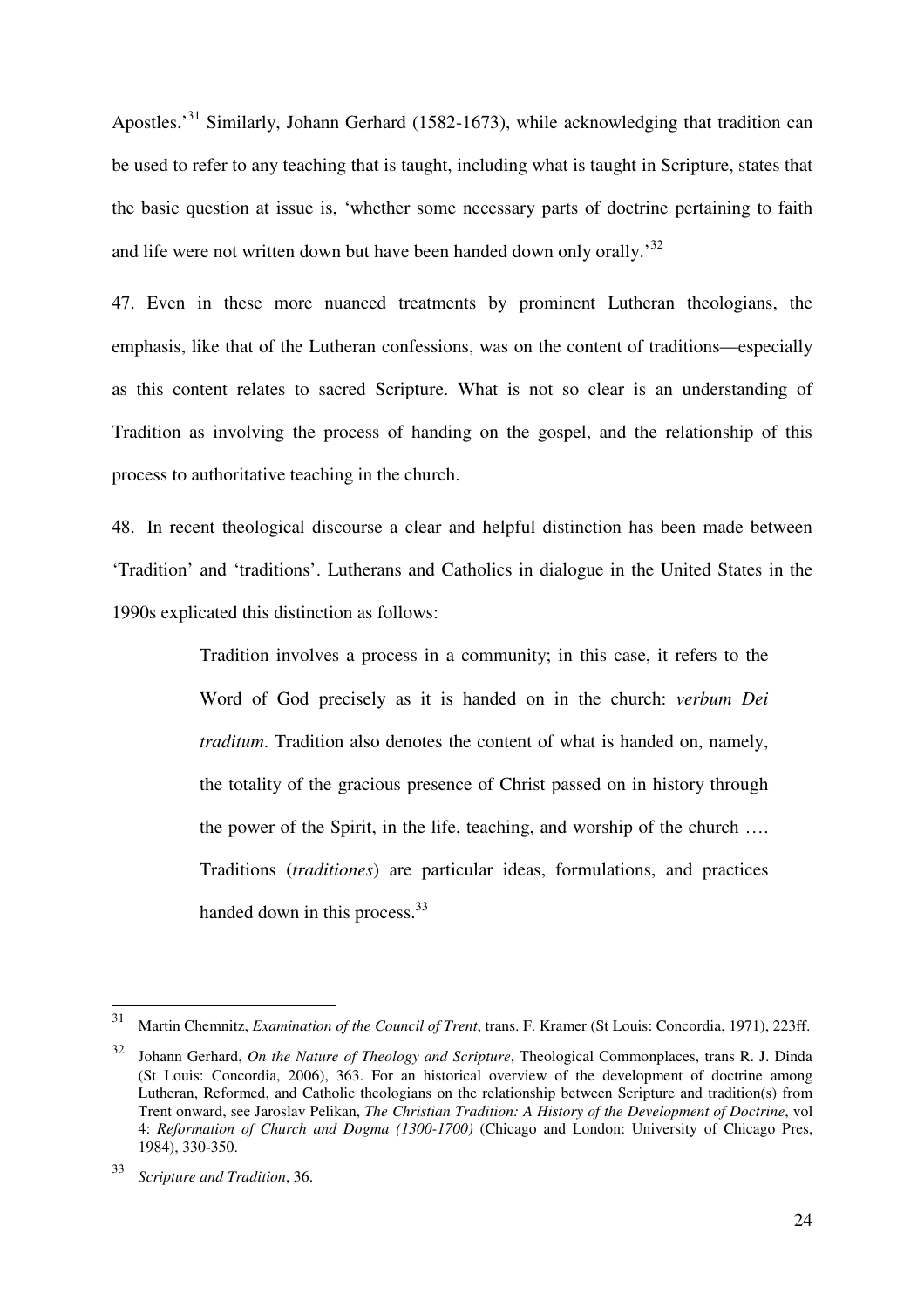49. 'Tradition' defined in this way is acceptable to a Lutheran understanding, and it corresponds closely to what Lutherans have long meant in their use of the word 'confession'. In the Augsburg Confession early Lutherans insisted that the confession they were making was not a new teaching, but that they were handing on the true teaching that agrees with the word of God and has always been taught in the church. They concluded the twenty-one articles of faith and doctrine by saying:

> This is about the sum of our teaching. As can be seen, there is nothing here that departs from the Scriptures or the catholic church or the church of Rome, in so far as the ancient church is known to us from its writers.  $34$ … nor should we wish to bequeath to our children and posterity any other teaching than that which agrees with the pure Word of God and Christian truth. ... this teaching is grounded clearly on the Holy Scriptures and is not contrary or opposed to that of the universal Christian church.<sup>35</sup>

50. Generally speaking, Lutherans in Australia today, while steadfast and conscientious in their confession of 'the faith once delivered to the saints', exercise considerable freedom in regard to their traditions while adhering to the abiding principle of the doctrine of justification that whatever is done should promote the gospel and not unnecessarily burden consciences.

#### *In the Roman Catholic Church*

51. The work of the Second Vatican Council, without repudiating Trent, represents a richer understanding of Tradition and its relationship to Scripture. Two important differences between these Councils are to be noted. First, where the Tridentine approach was predominantly legal and canonical, the approach at Vatican II was more historical and

<sup>34</sup> <sup>34</sup> Augsburg Confession, end of Part I, trans from the Latin text (*BC*, 47).

<sup>35</sup> Ibid., trans. from the German.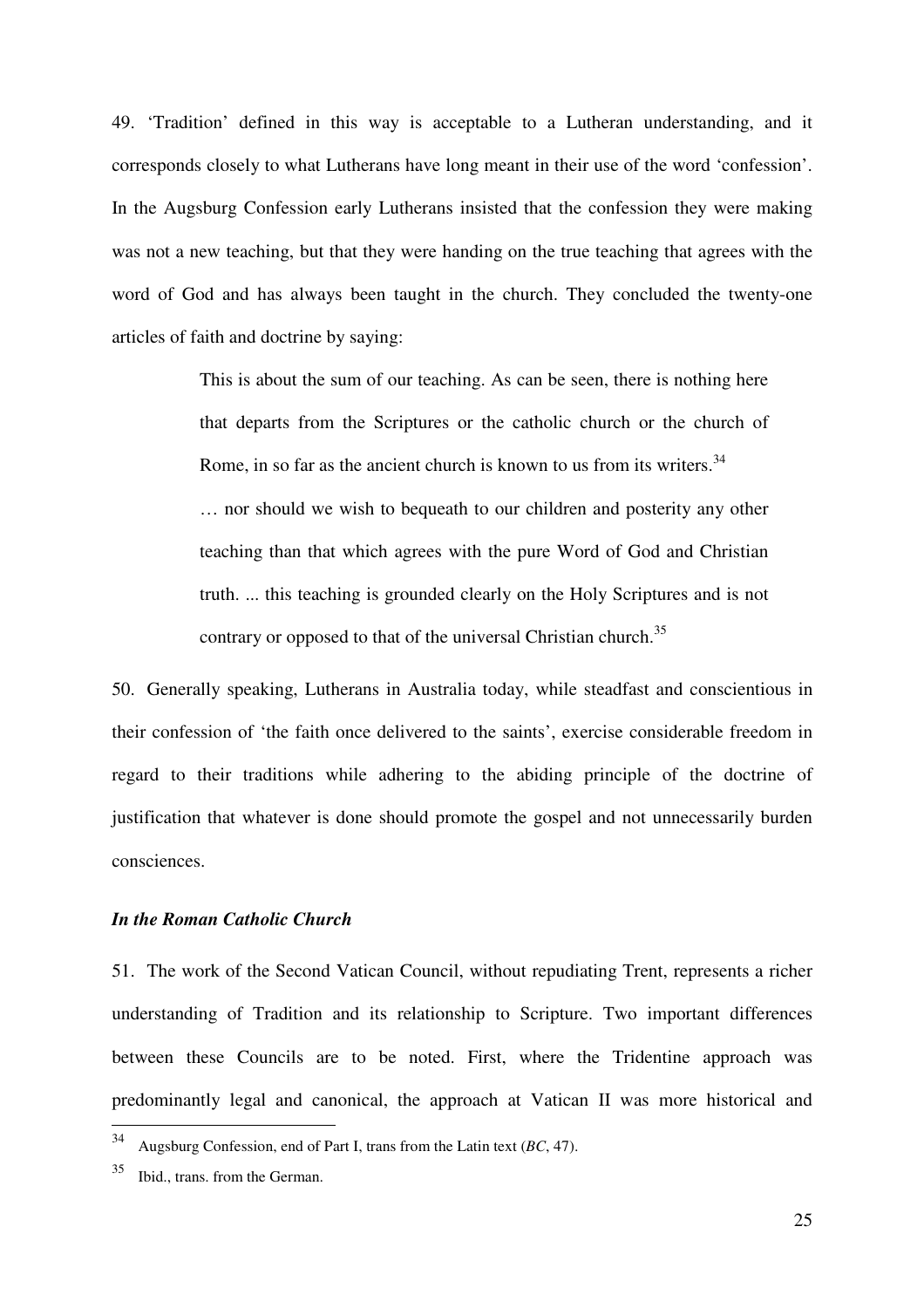sacramental. Scripture and Tradition were understood in the broader context of salvation history and the communication of God's saving word and action. The apostles handed on what they received from Christ, and under the guidance of the Holy Spirit the message of salvation was committed to writing. In this way the revelation of God is preserved and handed on in the church. We can rightly speak of Tradition as a dialogue of salvation. Second, where Trent had always used the plural, *traditions*, the *Dogmatic Constitution on Divine Revelation*, on all but one occasion, used the singular, *Tradition*. <sup>36</sup> This shift represents a change of emphasis from individual observances or practices in the church to a concern for the integral transmission of the apostolic faith.

52. The *Dogmatic Constitution on Divine Revelation* states that 'Tradition and Scripture together form a single sacred deposit of the word of God, entrusted to the church.<sup>37</sup> This statement helps us understand that to speak of Tradition as a 'deposit' is to refer to its relationship to the word of God. Tradition will be found in various forms, for example: creeds; the liturgical tradition of worship; the decisions of councils of the church, especially ecumenical councils; other teaching acts by the magisterium of the church; and the piety of the faithful. As a 'deposit', Tradition is an expression of the word of God in the life of the church; it is an interpretation of that word in response to the needs of a particular time. Certain traditions will become binding and therefore become part of the Tradition, if they are judged to be an authentic and enduring interpretation or expression of the word of God.

53. The statement from the *Dogmatic Constitution on Divine Revelation* about a single deposit also tells us that we cannot think of Tradition as a separate content of faith, isolated from Scripture. The language of 'deposit' is more easily applied to Scripture, which is 'the

 $\overline{a}$ 

<sup>&</sup>lt;sup>36</sup> The exception is n.8, 'The apostles, handing on what they received, warn the faithful to hold fast to the traditions which they had learned, either by word of mouth or by letter (see 2 Th 2:15).'

<sup>37</sup> *Dogmatic Constitution on Divine Revelation* 10.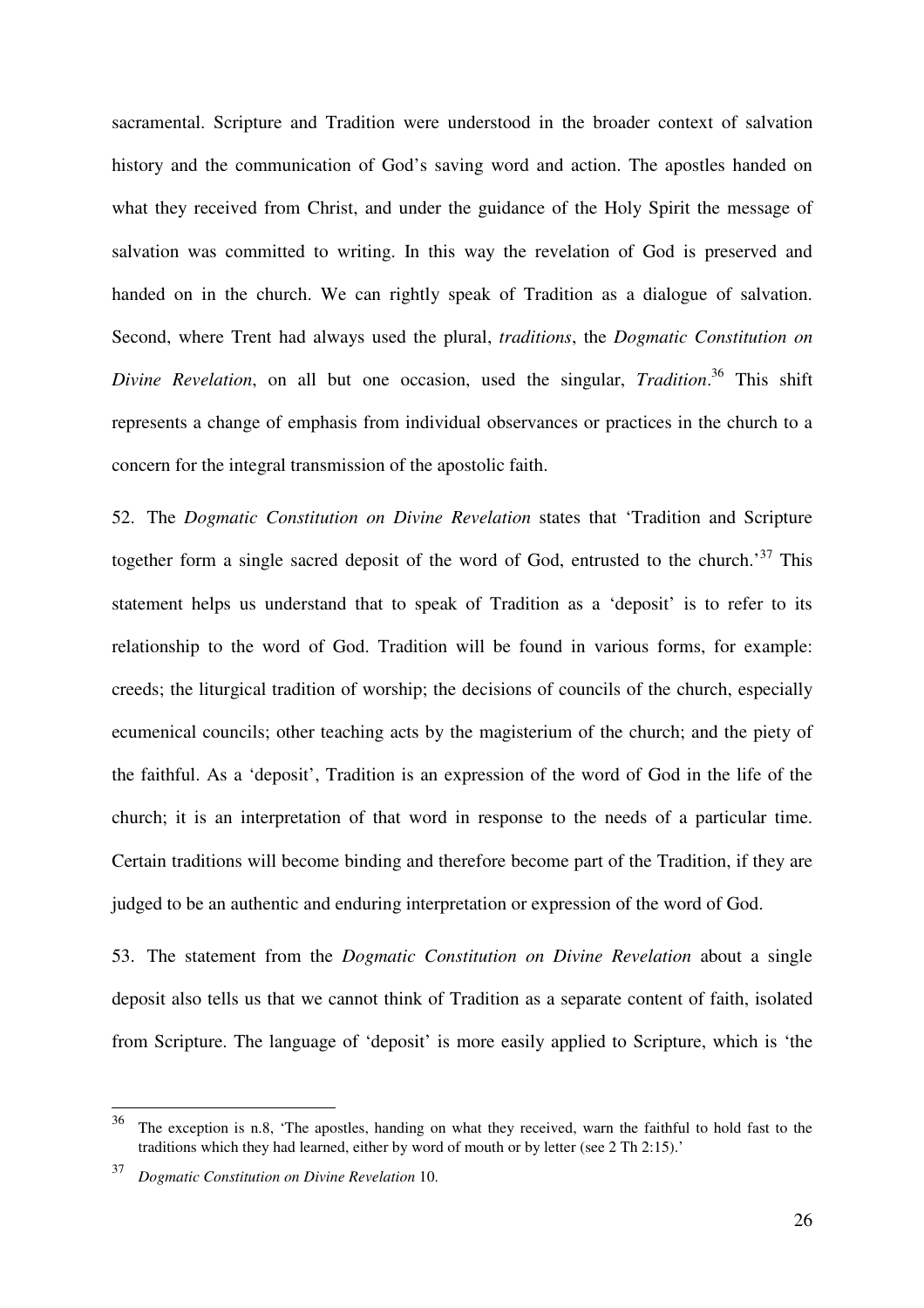utterance of God as it is set down in writing under the guidance of God's Spirit.<sup>38</sup> However, it is inadequate to speak as though there are two contents; there is only 'a single sacred deposit.' Scripture and Tradition 'both flow from the same divine wellspring, merge together to some extent, and are on course towards the same end.<sup>39</sup> Hence, Scripture and Tradition mutually inform each other. Tradition aids us in the correct interpretation of Scripture and facilitates its reception as the living word of God.

54. By stating that Scripture and Tradition both flow from the same divine wellspring, Vatican II effectively rejected a theological opinion that saw Scripture and Tradition as two sources of revelation. Rather than thinking of Tradition as a set of propositions or as something that supplements Scripture, the Council had a more dynamic understanding and described Tradition using a series of verbs: Tradition 'preserves', 'transmits', 'expounds' and 'disseminates' the word of God.<sup>40</sup> The reciprocal relationship between Scripture and Tradition as a single deposit of the word of God thus becomes clearer, as is evident in the following sentence: 'by Tradition comes the church's knowledge of the full canon of biblical books; by this too, the Scripture itself comes to be more profoundly understood and to realise its power in the church.'<sup>41</sup> Tradition is thus at work in the formation of the Scriptures and in their faithful transmission and interpretation.

#### *Towards Convergence on Tradition and traditions*

55. Differences over tradition have contributed to the ongoing division between our two churches. Through dialogue we have come to a deeper and clearer understanding of each

<sup>38</sup> Ibid. 9.

 $39$  Ibid.

 $40$  Ibid.

 $41$  Ibid. 8.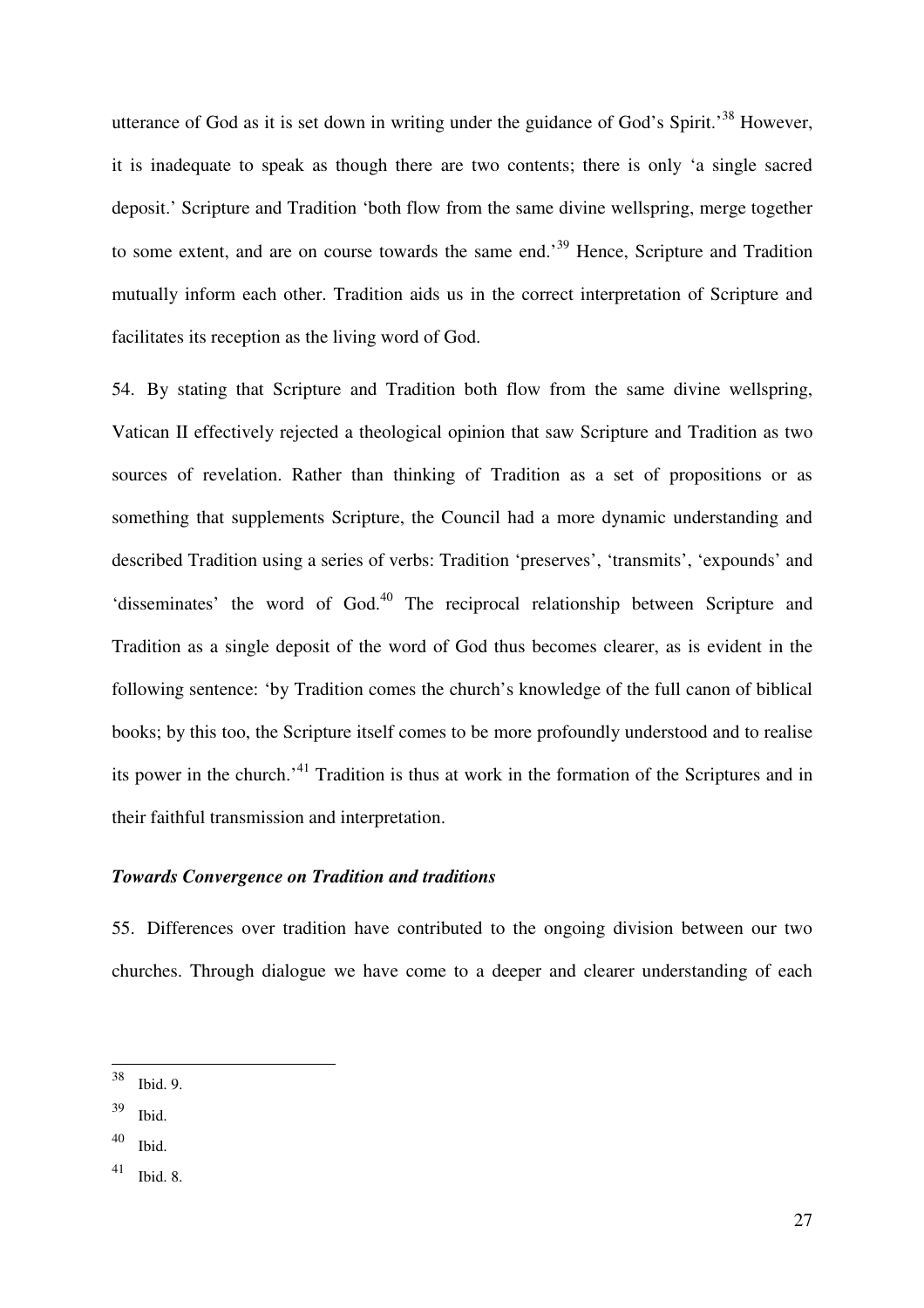others' present positions on tradition, and this has enabled us to come to a new level of convergence.

56. Lutherans welcome the clarification made by the Roman Catholic Church at the Second Vatican Council that Scripture and Tradition form one single deposit of the word of God. They welcome, as well, the distinction made in recent ecumenical theology between three meanings of the word tradition:

- 1) Tradition as the process of transmitting divine revelation;
- 2) Tradition as the Spirit-guided interpretation of the apostolic faith in the life of the church in, for example, its liturgical life, the creeds, and the great ecumenical councils;
- 3) traditions as human traditions that are not integral to the apostolic faith, but that have grown up in the life of the church.

57. Lutherans can see that when Roman Catholics use Tradition in the first two senses they are referring to what Lutherans mean when they speak of confessions of faith and of passing on (confessing) the apostolic faith. Although Lutherans have not normally used the word Tradition in this way, they recognise that it is biblical (1 Corinthians 15:3). Furthermore, Lutherans are in strong agreement with Roman Catholics that the guidance of the Spirit, in both the handing on of the apostolic faith and its expression in the life of the church, is indispensable to the proclamation of the Gospel.

58. Roman Catholics have come to a clearer understanding of the way, at the time of the Reformation, human church traditions obscured the good news that we are justified by faith in Jesus Christ as a free gift of God's grace. Some of these church traditions laid heavy burdens on the consciences of the faithful. This remains an ongoing issue in the life of the church. With Lutherans, Roman Catholics can see that some human traditions serve the good of the faithful, and enable the proclamation of the gospel, while others can burden the faithful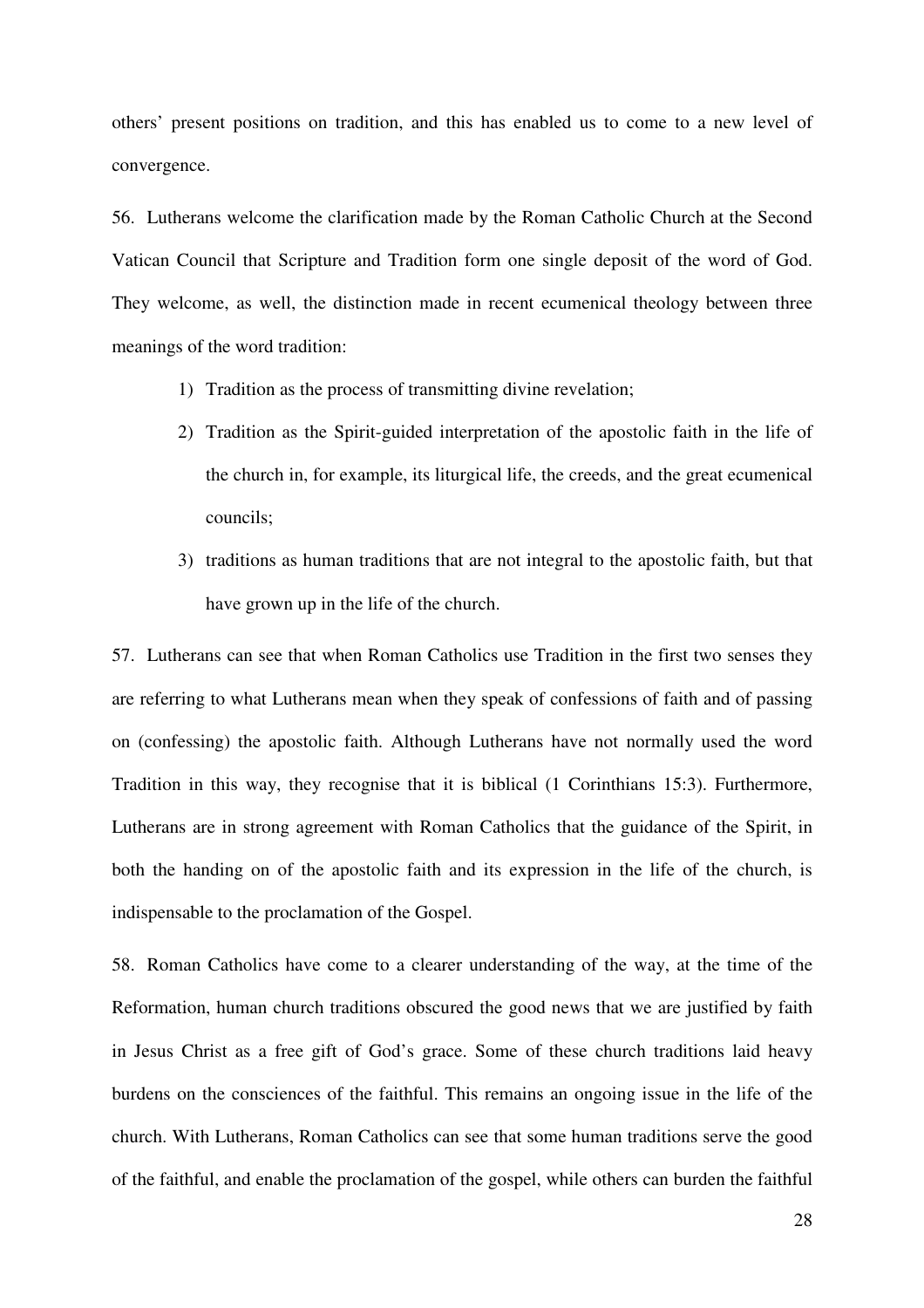and obscure the Gospel. Roman Catholics therefore agree with Lutherans that there is a need to test human traditions, that this testing is done by the sense of the faith of the whole people of God, and ultimately by the teaching authority of the church. Moreover they agree with Lutherans that these human traditions must always be tested against the good news of Jesus Christ found in the biblical word of God.

59. We believe that these positions represent an important convergence on the complex issue of tradition in the life of the church. Of course, we do not yet claim full agreement, recognising that there are remaining differences, not only of language, but also concerning important unresolved issues, such as the way in which authoritative decisions are made in the life of the church, and the role of the Bishop of Rome. But we submit to our churches our conviction that there is a real level of convergence over the issue of tradition in itself.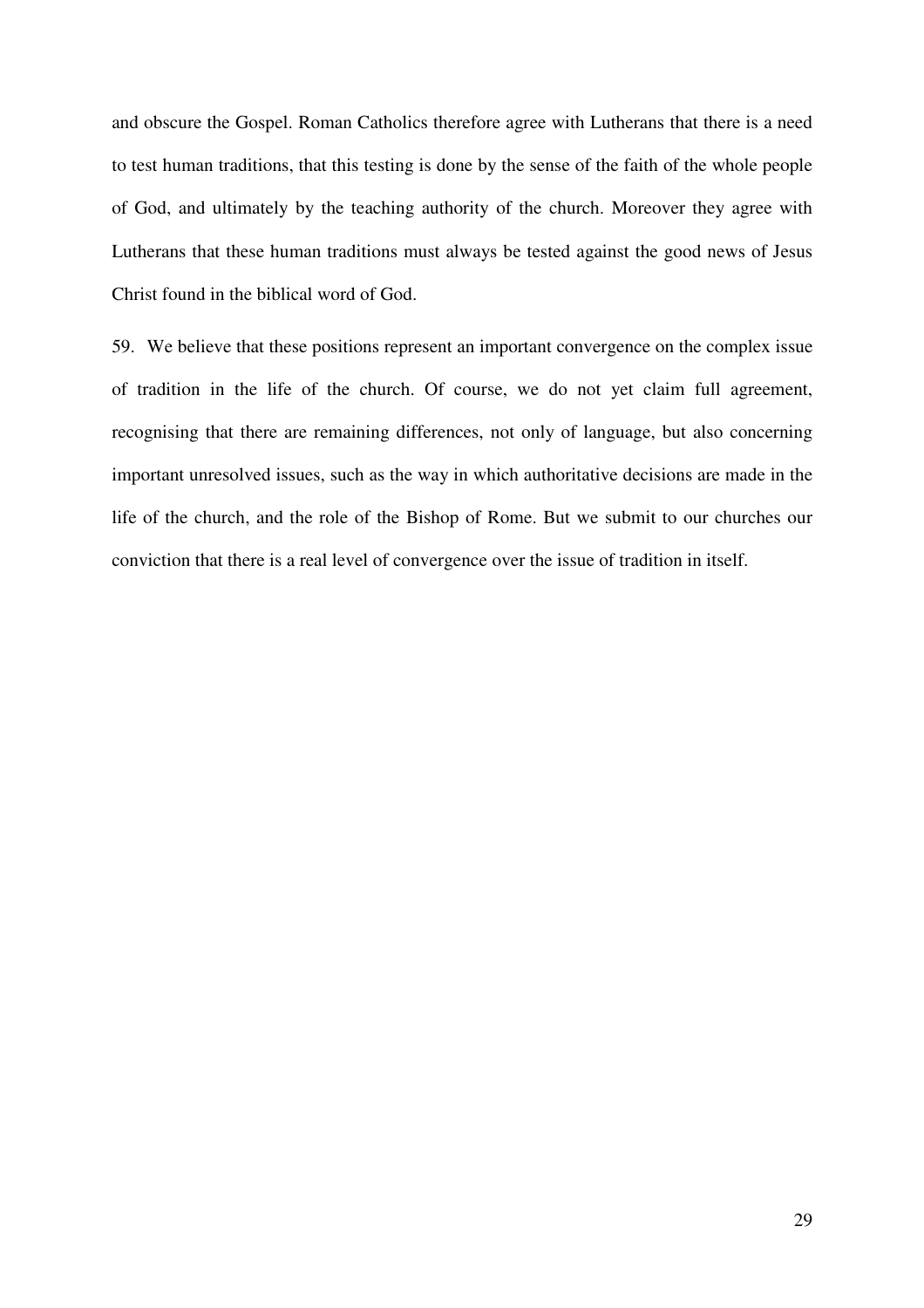#### **IV. Conclusion**

60. We believe that the level of agreement reached in this dialogue is significant for both our churches and for the relationship between us. Since the time of the Reformation, differences in our respective understanding of Scripture and Tradition have been church divisive. Joint study of these issues, taking account of developments since the sixteenth century, especially the impact of the Second Vatican Council and its *Dogmatic Constitution on Divine Revelation*, has enabled us to see beyond the original disputed questions and to understand each other in a new light. It has given us a richer, less controversial and more dynamic understanding of the word of God in the church. We have affirmed together that Scripture is the inspired word of God through which God speaks to us. We have also discovered a great deal of agreement between a post-Vatican II Roman Catholic theology of Tradition and the Lutheran concept of handing on the confession of the apostolic faith. Such affirmation and agreement attests to a common faith concerning the revelation of God and its transmission through the ages. We believe that recognition of a common faith will assist our engagement in the mission of God, so that the good news of salvation may continue to be received in our day.

61. In a spirit of gratitude and humility we submit this text to our respective churches and encourage them to begin the process of reception by studying its contents. We hope that this will be an opportunity for the Roman Catholic Church and the Lutheran Church to see each other in a new light, that it will bring about further reconciliation between us, and that it will lead to deeper contact and cooperation between the two churches. We further hope that this text will find its way into the life and thinking of Lutherans and Catholics and provide an